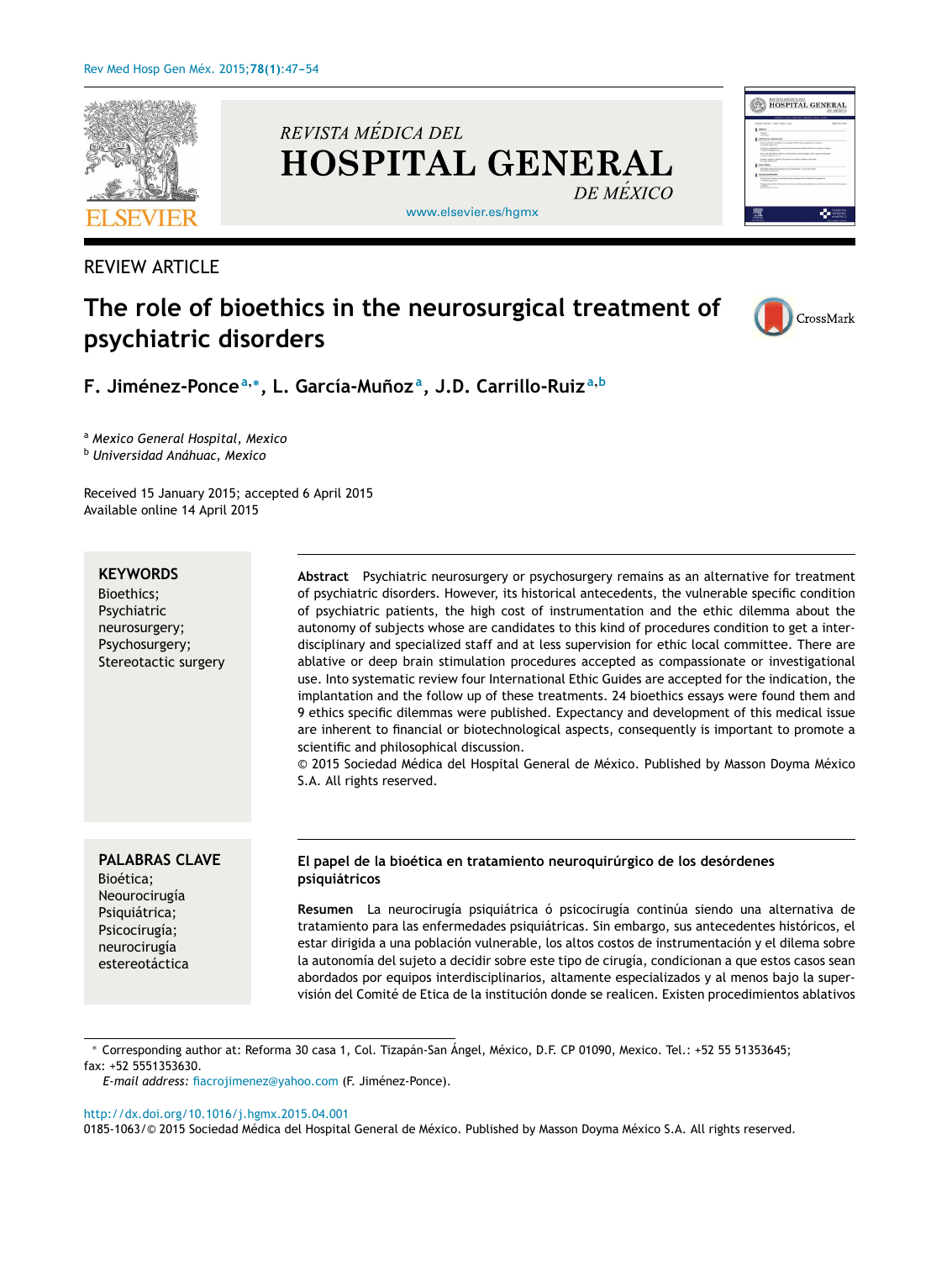y por estimulación eléctrica cerebral profunda, los primeros aceptados como tratamiento de uso compasivo y los segundos se encuentran en fase de investigación. En la revisisón sistemática existen 4 guías éticas internacionales aceptadas respecto a la indicación, la aplicación y el seguimiento de estos tratamientos. 24 ensayos éticos fueron encontrados y 9 dilemas éticos fueron publicados. Las expectativas y el desarrollo de esta rama médica están inherentemente ligadas a la aplicación tecnológica, así como a los aspectos financieros, por lo que es importante desarrollar una discusión científica y filosófica del tema.

© 2015 Sociedad Médica del Hospital General de México. Publicado por Masson Doyma México S.A. Todos los derechos reservados.

# **Introduction**

Neurosurgery has been applied as a treatment to solve psychiatric disorders since the beginning of the past century. In its origins, this chapter of neurological surgery was denominated as *Psychosurgery*, today this term has been replaced by *Psychiatric Neurosurgery* or *Neurosurgery for Mental Disorders*; however, they still handle differently. Why is neurosurgery considered as an alternative in the treatment of mental disorders? Fundamentally because of four reasons: The high prevalence of psychiatric diseases and their social repercussions,<sup>1-5,8</sup> the existence of a group of patients refractory or hard to control with conventional methods whether adjuvant pharmacologic or therapeutic (physical or psycodynamical), $1,6-13$  the abundance of information regarding the physiopathologic brain substrate of mental disorders and the remarkable technological development that has transformed neurosurgery in a safer and more precise speciality. However, neurosurgery for mental disorders must be revised from the ethical and moral perspective. In this essay we will evaluate some ethical and legal considerations regarding the use of psychiatric neurosurgery.

#### **Historical background**

Psychosurgery was defined by the World Health Organization as: ''The selective surgical resection or destruction of the neural pathways or normal brain tissue, in order to modify the behaviour"<sup>[14](#page-6-0)</sup> Neurosurgery for the treatment of psychiatric diseases might be one of the most controverted scientific activities of the twentieth century. In the beginning of humanity, trephine (based in mystical and magical aspect rather than scientific) was the first attempt of surgical treatment for psychiatric disorders. Later on, in the anecdotic case of Phineas Cage, clinically described by John Harlow in 1860, demonstrated that lesions of the frontal structures produced disinhibition of social learned conducts.[15](#page-6-0) Because of the absence of psychopharmacological treatments, in 1888, Gottlieb Burckhardt a Swiss psychiatrist performed the first surgical procedures in psychiatric patients with the anatomic and physiologic theories of that time. Burckhardt treated patients with behaviour alterations, ''eliminating or diminishing'' the areas of brain with pathologic behaviour. On December 29 of 1888,

he performed the first topectomy and in 1891 published his experience with six patients described as demented and aggressive, mentioning three important successes, two partial results and a failure that led to the patients' death.[16](#page-6-0)

At the start of the twentieth century, the psychiatric effects induced by injuries in the frontal lobes on wounded soldiers of the First World War revealed new information. In 1935 Fulton and Jacobsen, presented, in the Second World Congress of Neurology in London, their works performed on chimpanzees, detailing the changes on behaviour after frontal lobectomy. These experimental findings on non-human primates encouraged the possibility to influence, via surgical procedures, the control of psychiatric disorders.<sup>[17](#page-6-0)</sup>

Thus, the series of events that led to the massive development and use of psychiatric neurosurgery, during the fifties, cannot be appreciated without the comprehension of the political and social environment that surrounded the psychiatric disease at the start of the century. Psychiatrics and neurologists were the responsible for taking care of these patients. The number of psychiatric patients incremented according to the population growth and these patients were secluded on mental institutions and asylums. It must be noted that the debate between Sigmund Freud against the functional approach that Emil Kraeplin presented, regarding mental disorders, induced psychiatrists to become independent from the medical branch, which explains why neurologists involved themselves more in the diagnosis and treatment of patients with mental diseases. In fact, neurologists rather than psychiatrists were the ones who became the strongest supporters of psychosurgery, given that, generally, the patients from that time received years of psychotherapeutic treatment and ''somatic therapies'' (such as induced coma, by insulin or metrazol, and electroconvulsive therapy), without achieving the adequate therapeutic effects nor social readjustment.<sup>[13](#page-6-0)</sup>

Properly speaking, it was Egas Moniz who ''started'' psychosurgery on humans when he proposed to the scientific community the surgical interruption of the front-thalamic tract a cross of bifrontal burr holes. Egas Moniz and Almeida Lima performed more than 100 prefrontal leucotomies and despite their data never being systematized nor having any clinical follow up, in 1949 he received the Nobel Prize in Physiology and Medicine for his work ''Prefrontal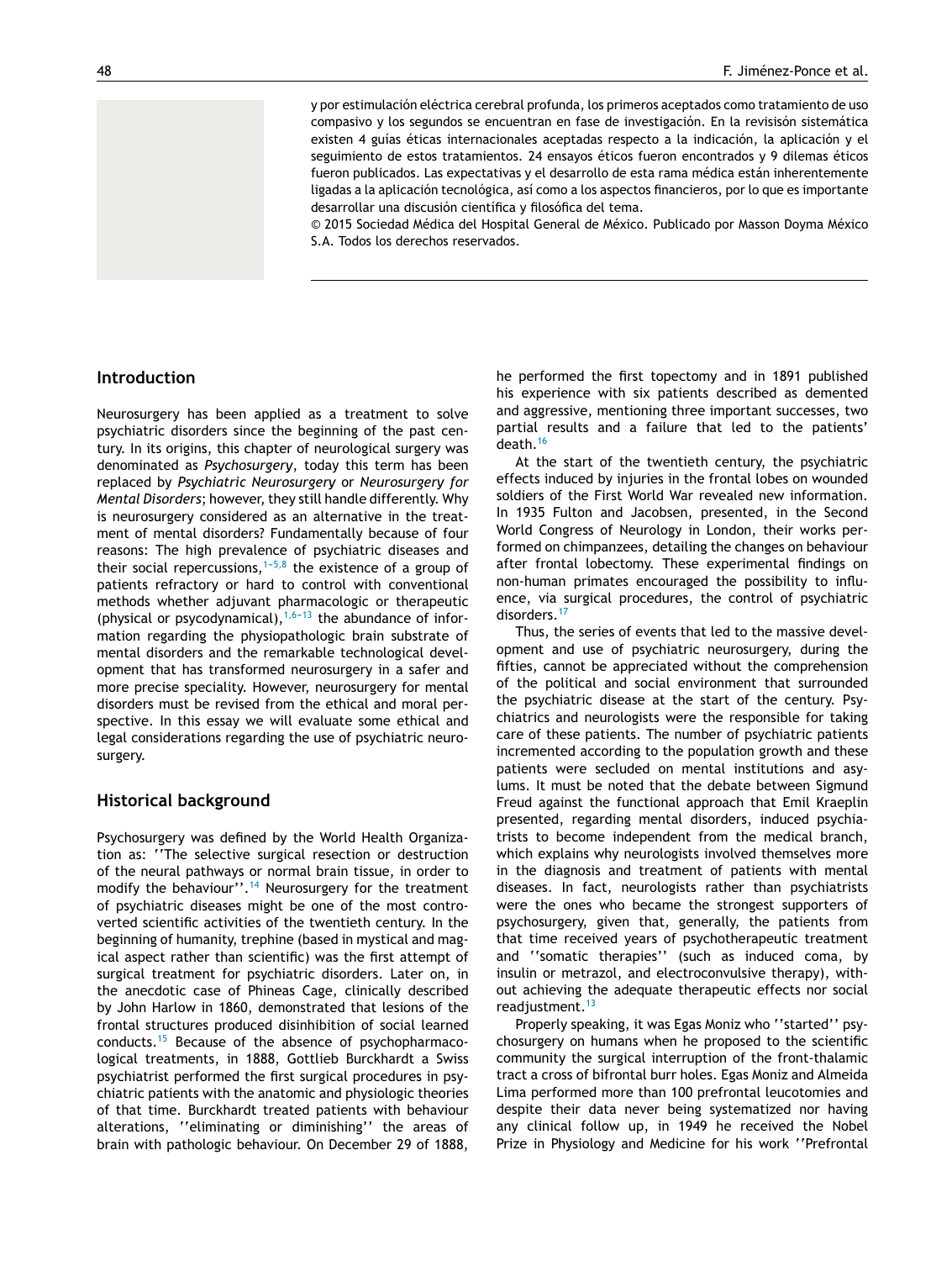Leucotomy".<sup>[18,19](#page-6-0)</sup> These works encouraged American neuropsychiatrist Walter Freeman together with neurosurgeon James Watts to ''optimize'' the original procedure from Moniz-Lima and instead of performing frontal trepans to approach the front-thalamic tract, they would apply an alternate approach by supraorbital via, denominating it ''frontal lobotomy'' applying an surgical instrument similar to ''ice pike''. Unfortunately, this procedure was massively applied, in the United States and around the world, for any kind of mental illness, without achieving specific beneficial results, so in 1955 more than 50,000 surgeries had been realized. Psychosurgery was then considered as a set of highly invasive surgical procedures. Frontal and temporal lobectomies were stigmatized by their poor efficiency, high risk of collateral damage and limited scientific basis. $20$ 

*Functional stereotaxic neurosurgery* was born in the first third of the twentieth century, due to the lack of pharmacological treatment for functional neurologic diseases such as movement disorders, epilepsy, pain and psychiatric diseases. The main objective of this general neurosurgery branch was to perform minimal injuries, in specific sites (nucleus or tracts), thus achieving equilibrium of neural activity. The theories of James Papez and the contributions of Paul Mac-Lean, made that the cingulum, the amygdala, the hypothalamus and the thalamus were recognized as important components of a regulatory system for emotions and instinctive conduct, hence, being adequate sites for the chirurgical treatment of mental disease.<sup>[21](#page-6-0)</sup> Nowadays, the following neuronal structures are identified as chirurgical sites for the treatment of psychiatric diseases: the anterior cingulum, the subcaudate tract, the anterior limb of the internal capsule, the hypothalamus, the mammillary bodies, the fornix, the subgenual region, the accumbens nucleus, the amygdala and the subthalamic nucleus.<sup>[22](#page-6-0)</sup>

In 1954, the pharmaceutical company Smith, Kline & French received the approbation by the *Food and Drugs Administration* for the use of antipsychotic drug denominated *chlorpromazine*. [19](#page-6-0) By the end of 1954, the chlorpromazine had already been administrated in more than 2,000,000 mentally ill patients in the United States, establishing with it the premise that ''drugs were effective and safer that psychosurgery'', bringing an end to the first stage of psychosurgery. $^{23}$  $^{23}$  $^{23}$ 

Psychosurgery still produces fear in many countries for it is considered it could be used as a mean of politi-cal or social control.<sup>[24](#page-6-0)</sup> Despite the severe restrictions and public denounces, psychosurgery continued and continues being performed restrictively in the United States. On the other hand, countries like Mexico, Brazil, Finland, Sweden, England, Spain, India, Italy, Germany and Belgium allow the performing of these procedures with humanitarian purposes. Psychiatric neurosurgery is prohibited in Japan, France, El Salvador and Australia.

Non stereotaxic psychiatric neurosurgery from the first half of the twentieth century was characterized for being unspecific, highly invasive and mutilating, performed with the use of craniotomies, frontal and temporal lobectomies and, more refined, front-thalamic leucotomy by trepans and by trans-orbital via. On the second half of the twentieth century, stereotaxic psychiatric neurosurgery proved to be very precise based on the polar or cartesian localization ([Fig.](#page-3-0) 1), reproducible by the milimetrical human brain atlas, with scientific bases using well defined physiological concepts and performing proof of electric stimulation before to perform a lesion (confirm the result prior to use thermo-coagulation with radiofrequency). Ablative neurosurgery is less known and entails humanitarian purposes when applied on patients, under the bioethics concept of the less damage possible to improve the functional result, and has been a common practice in many developed and undeveloped countries.

Deep brain stimulation has (DBS) has been an efficient and save alternative for the treatment of chronic neurologic diseases such as epilepsy, Parkinson's' disease and neuropathic pain ([Fig.](#page-4-0) 2).<sup>[10](#page-6-0)</sup> Since 2002 the first informs regarding the use of DBS on psychiatric diseases have been published, more concretely in respect to the treatment of mayor depression disorder $8,10,25$  and obsessive-compulsive disorder.  $8,10-12,25$  In short time, other psychiatric disorders were included such as Tourette's syndrome, violent behaviour, nervous anorexia, addiction to substances and other neuropsychiatric disorders such a dementia.  $9,10,25-27$ The main advantage of DBS lies on the possibility to ''module the brain function'' in such a way that it leads to the desired clinical effect and avoid collateral effects; its action mechanism different from the stereotaxic selective lesion allows the possibility to liberate a dose of electric current on anatomic structures very circumscribed using a combination of amplitude, frequency and duration of the electric impulse. $25$  The main disadvantage of DBS is the cost that limits in almost all the world its application and could even be considered an ethical dilemma.

Despite the increase of scientific papers discussing this subject, the present evidence, even for the mayor series, is still incipient and DBS for this kind of disorders is still considered an experimental treatment. Additionally, the number of randomized and masked clinical essays designed for DBS in mental disorders is small. This is justified because proposing a ''placebo'' manoeuvre over a neurosurgical procedure would be ethically questionable. However than DBS offers the possibility to effectuate clinical trial with a ''sham'' arm, if it is consented to the individual subjected to the study to be included randomly on a transitory period without electric stimulation to later be subjected to DBS therapy. In any case, the increasing interest in this area of neurosciences has encouraged the establishment of specific ethical guides. The more broadly diffused is the one published on 2009 by Rabins et al. In it specific aspects are taken into account, such as considering all scientific evidence preclinical and clinical before performing a new research project with DBS, not forgetting the historical experience regarding the unmeasured and uncontrolled use of this therapy, establishing very specialized and interdisciplinary work teams, assuring the wellbeing of the research subjects not only in their clinical conditions but also in their wellbeing and quality of life, establishing a sustainability program of the DBS therapy that assures the patients the possibility to continue with their treatment specially when this has had a beneficial effect, maintaining supervision over the work groups of the local ethical committees on research to ensure the observance of research subjects rights and continuing clinical studies with more evidence regarding the effects and action mechanisms of DBS.<sup>[28](#page-6-0)</sup>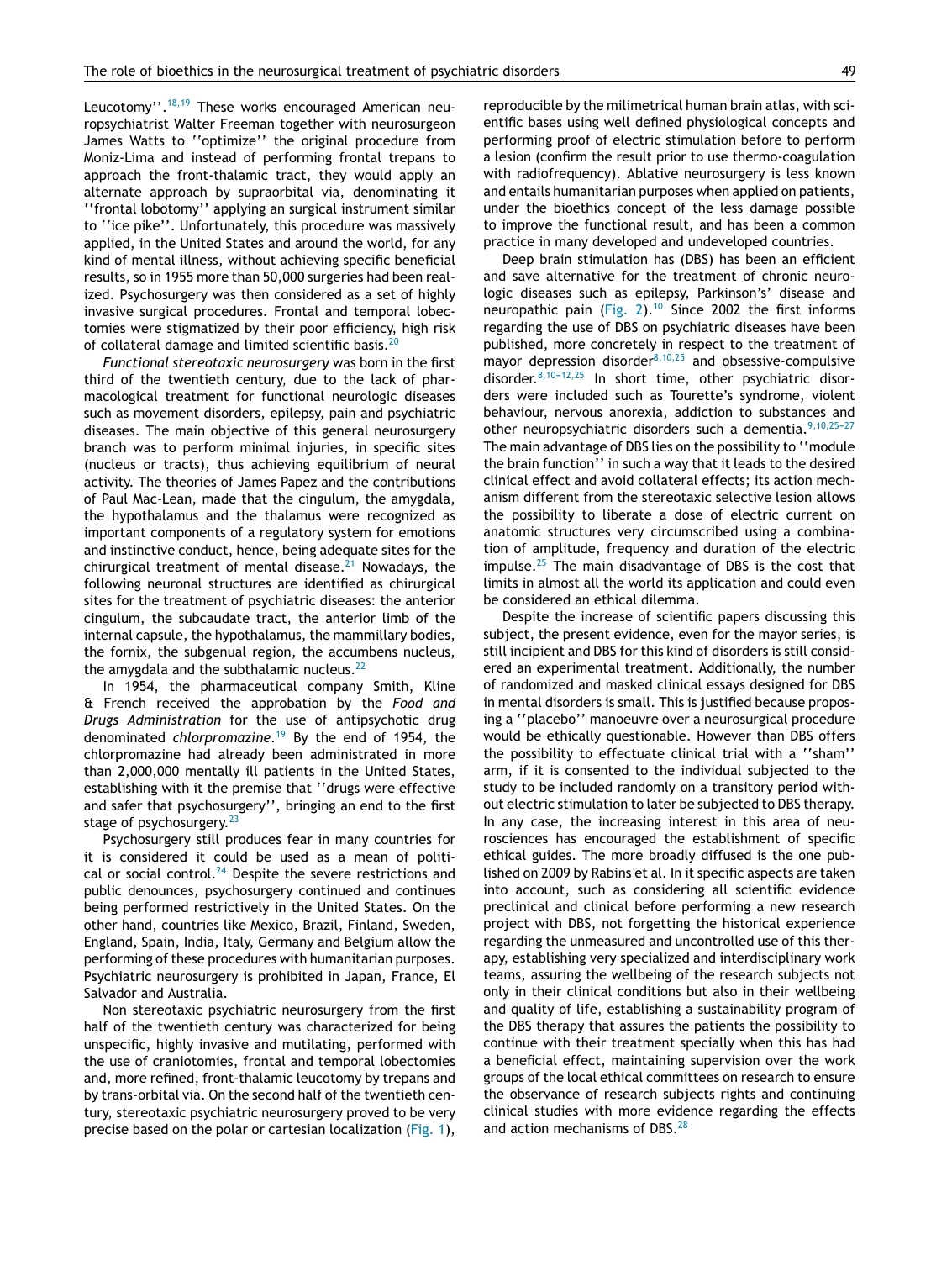<span id="page-3-0"></span>

**Figure 1** In this picture on left side it is showing a stereotactic procedure. The head of patient is fixed inside of Cartesian coordinates system (*X*: red, *Y*: black, *Z*: white) in order to localize a specific target through a burr hole in the skull. Prior the coordinates were found out by software that analyzed magnetic resonance and CT-scan images. Right side shows two electrodes into basal ganglia (yellow arrows).

Schermer in 2011 published than DBS practice is structured in the four basic principles of medical ethic: (1) Non-maleficence, ''*first do no harm''* (to calculate risk, physical and psychical side effects, to avoid personality changes or developing brain). (2) Beneficence, ''*do well''* (effectiveness and need of psycho-social cares), (3) Proportionality and subsidiarity, ''*risks and benefits in proportion,'' ''choose least burdensome alternative?''* and ''*refractory to others treatments''*, (4) Justice, ''treat *like cases alike''* respect *patients' well-informed choices''* (rationing and prioritizing, inform consent, avoid desperation and unrealistic expectation, competence to consent and special evaluation in minors). $^{29}$  $^{29}$  $^{29}$ 

The aim of this review was to analyzed the ethical and regulatory aspects of psychiatric neurosurgery.

# **Method and material**

For this review the authors made a bibliographic research looking up non-mesh combination terms: ethical issue AND psychosurgery; ethical issue AND psychiatric neurosurgery; ethical considerations AND psychosurgery and ethical considerations AND psychiatric neurosurgery. Limits were English or Spanish language, 10 years prior to searching (from 2005 to 2014), abstract available, containing statements about ethical discussion or regulatory issues about psychosurgery. Further analysis in order to find papers shared in different searchers. The information was classified to present ethical discussion for specific surgical procedures, ethical or regulatory aspects and ethical dilemmas. Exclusion criteria were containing animal model information or unspecific conclusion.

#### **Results**

Initially, this searching strategy allowed finding 77 studies. 29 papers completed inclusion and exclusion criteria. Four articles were guide or regulatory works.  $40-42$ Twenty-four were ethical discussion<sup>18,38,43-65</sup> and 9 ethical dilemmas.  $46,66-74$ 

More important essays included: Consensus on guidelines for stereotactic neurosurgery for psychiatric disorders, published in 2014 where is commented about the necessity of increase the level of evidence and design randomized blinded clinical trials in order to get information of ablative or DBS procedures. Always is mandatory to observe to enhance patient safety. Expert committee conducted this study.

Algorithm of study and treatment of this kind of patients was proposed in [Fig.](#page-4-0) 2.

#### **Discussion**

Psychosurgery has many aspects to be analysed from the bioethical point of view. One of these, as mentioned before, is the controversial history of the first half of the twentieth century. Psychosurgery had its origin in a moment in which there were no psychopharmaceutic treatments and the only option to treat psychiatric signs was surgery. The fact that an operation alleviated the psychiatric symptoms was the motif that gave the Nobel Prize to Egas Moniz during the thirties and both society and the scientific community validated these therapeutic procedures. Yet, despite the evident lack of clear indications for its application, the beneficial results sometimes not very tangible and the great quantity of secondary effect of psychiatric neurosurgery of the fifties, Dr. Freeman was convinced that what he was doing was helping patients in their suffering, always acting under the principle that his patient could improve. However, the acting of Dr. Freeman and other neurosurgeons created a tension in society clearly reflected in movies like *One Flew Over Cuckoo's Nests*. Despite scientific data of the beneficial effect of psychosurgery when performed specific indications, stereotaxic techniques and radiofrequency, the social pressure made the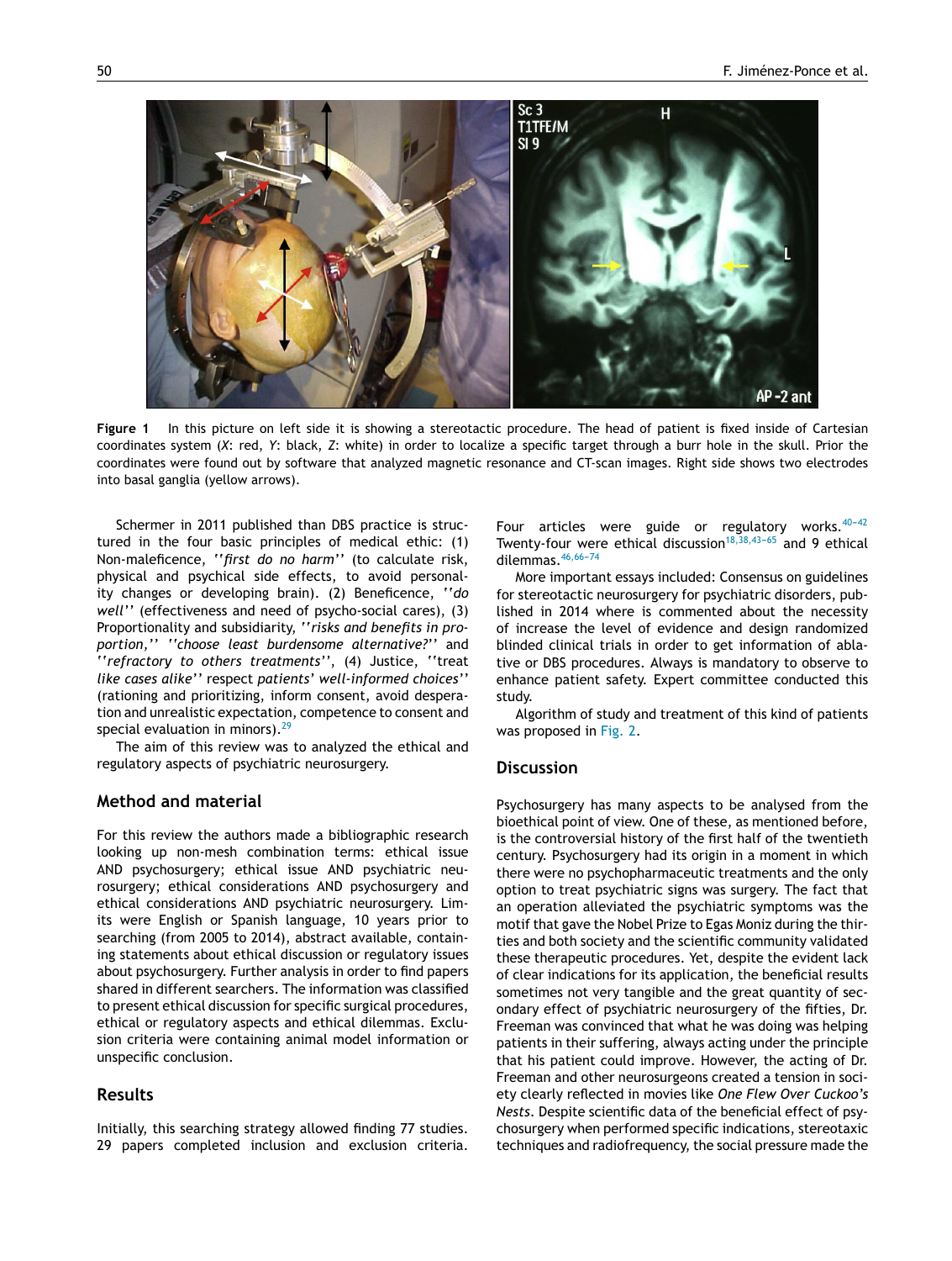<span id="page-4-0"></span>

**Figure 2** Algorithm of study and follow up of patients candidates to psychosurgery. IRSS means Inhibitors re-uptake selective serotonine.

United States Congress to limit the use of psychosurgery, thus, for a few decades, only some areas in the American Union allowed these procedures. Something similar happened in other countries. In Japan, professor Narabayashi was taken out from the back door of the hotel in which he presented some of his data, for a crowd nearly lynched him. From heaven, by receiving the Nobel Prize, to hell, with limitations that almost extinguished the procedure. Two events provoked the stigmatization of psychosurgery: The rise of psychopharmaceutic, which allowed the control of the symptomatology, and the ethical disdain of avoiding to fall in the hands of neurosurgeons apparently without scruples. Is very valid to make a reflexion to consider the real ethical dilemma regarding surgical techniques and the physiopathology of psychiatric diseases during these period. Unfortunately, up to this point no animal model will suffice to understand the physiopathology of every human mental disorder. In consequence, the neurosurgical treatment of psychiatric disorders was and will be many times extrapolated from the experience of the neurosurgeon during the treatment of other diseases such as Parkinson's, dystonia or the very mental disease. Despite the possible limitations of psychiatric neurosurgery; if used correctly the ethical principle of the lesser bad, psychosurgery was and is preferable to having patients in which no concrete therapy can be offered ([Table](#page-5-0) 1).

Another aspect to analyse is the one implying the coexistence of relatives with a psychiatric patient without adequate or refractory control. The practice has demonstrated that certain aggressive patients with mental retardation have provoked a wear syndrome on their relatives, very common on personal working in chronical and psychiatric hospitals. Psychosurgery has diminished auto and hetero aggression, thus preventing injuries to the patients and others. Every time a psychiatric patient is proposed for a surgical procedure that improves their psychiatric symptoms, its case must be presented to a Hospital Committee of Bioethics or to a Committee of Research Ethics, depending on the case, and the rights and wellbeing of the patient must be evaluated same as his reinsertion on familiar, social and, if possible, working life.

The best ethic model for this kind of problems remains punctually projected only to man. The great advantages of DBS in comparison with stereotaxic brain lesions has produced a very important resurgence of psychiatric neurosurgery; the reversibility of the effects that avoids direct damage over the neurons or the fibbers, the adjustment of electric parameters by telemetry from the outside without need of invasion to the patient with the exception of placing the system and the versatility regarding the stimulation programs, make the new implantable systems able to help patients. Yet again the counterpart of disadvantages emerges, which could become real ethical dilemmas: an DBS system is very expensive, with costs that go from 17 to 33 thousand dollars only for the equipment, adding the cost of medical assistance and follow up.

Which psychiatric patients can be candidates to this type of treatment? In the case that this could be consider a therapeutic alternative in state of art and not only an experimental alternative: Could systems of a social or private security accept that psychiatric disorders are a valid surgical indication? There are some research projects, like in the case of Tourette's syndrome, where four stimulators in different targets have been placed, which complicates considerably their use. Additionally, the lifespan of the pulse generator or battery is very limited and can vary, because depending on the clinical improvement is how the parameters are adjusted, mainly in amplitude. It has been reported that batteries can last from one to six years before a change is needed; therefore their replacement will be limited to a good medical expenses insurance that covers said equipment, or else, to the existence of donations to the matter. It is also needed a good expert medical team in the area to monitor the patient.

Another important bioethical question emerges, one aspect is to diminish the psychiatric symptoms and another is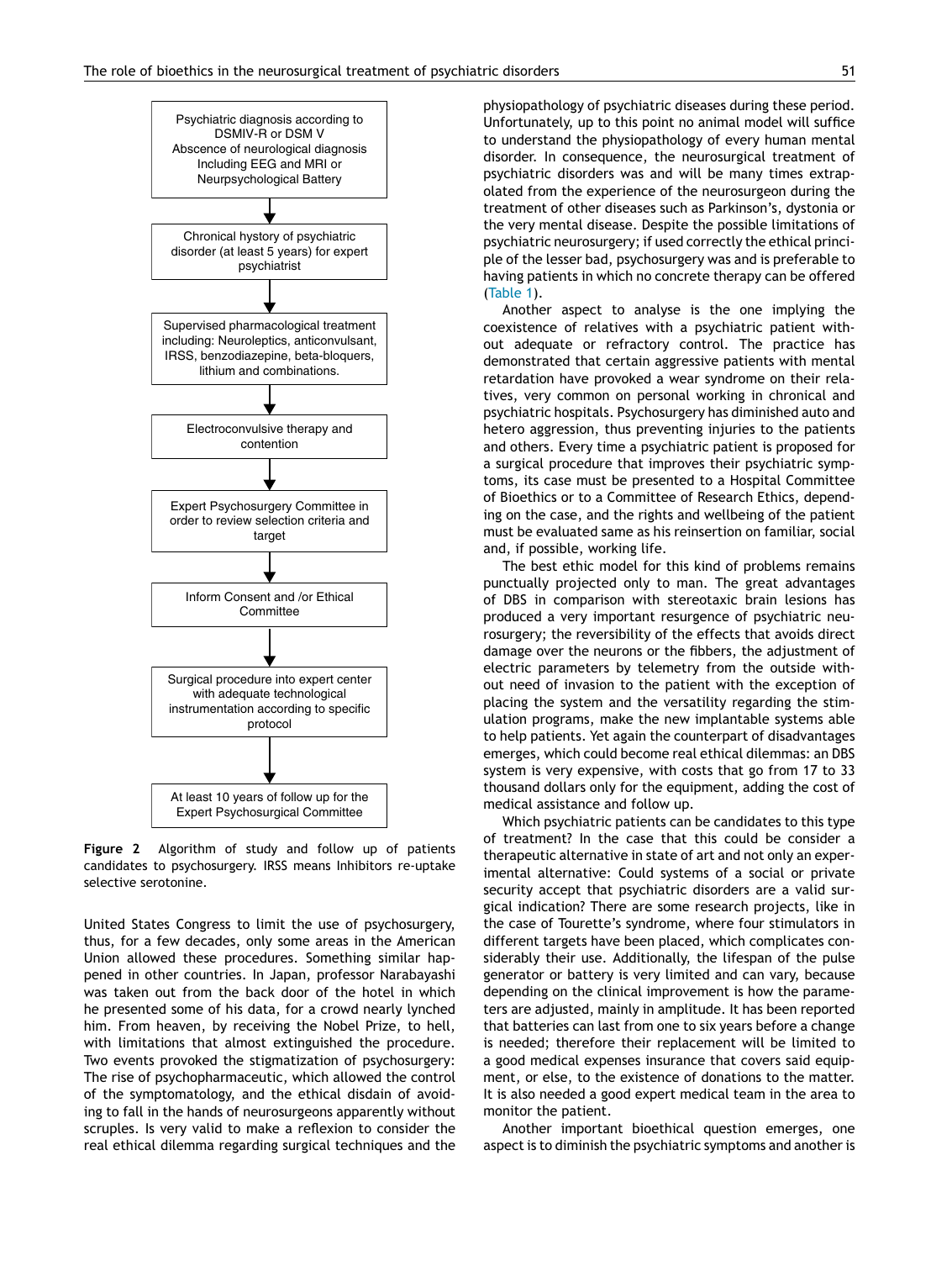| Author                          | <b>Indication</b>            | Anatomic<br>structure | Year      | Improvement         | Side effects                     |
|---------------------------------|------------------------------|-----------------------|-----------|---------------------|----------------------------------|
| Gabriëls <sup>30</sup>          | <b>OCD</b>                   | IC                    | 2003      | $44 - 59%$          | None                             |
| Sturm $31$                      | <b>OCD</b>                   | <b>NAC</b>            | 2003      | Significant         | None                             |
| Jiménez $32,33$                 | MDD/OCD                      | <b>ITP</b>            | 2005/2009 | 100/50%             | Anxiety                          |
| Mayberg <sup>34</sup>           | <b>MDD</b>                   | Area25                | 2005      | Sustained remission | None                             |
| Visser-Vandewalle <sup>35</sup> | Tourette                     | <b>InLThN</b>         | 2006      | Significant         | Hypomania                        |
| Mallet <sup>36</sup>            | <b>OCD</b>                   | <b>STN</b>            | 2008      | 32%                 | Edema, bleeding<br>and infection |
| Kuhn <sup>26,27</sup>           | Addiction<br>alcohol/tobacco | <b>NAC</b>            | 2007/2009 | 100/20.30%          | None                             |
| W <sub>U</sub> 37               | Anorexia                     | <b>NAc</b>            | 2013      | 85%                 | None                             |

<span id="page-5-0"></span>**Table 1** This table shows main targets and their indications for psychiatric disorders by original authors.

to modify thoughts and feelings of the patient. This aspect is more tangible. One thing is to manipulate only neurophysiologic sensitivity and motor skills, and another is to modify cognition or will. In the case that a depressed patient that has had various suicidal attempts DBS seems to be justified. In a patient with obsessive compulsive behaviours the actual evidence seems to prove that its functionality depends on the implantation and the equipment effect, again psychosurgery seems justified.

Koivuniemi and Otto published this year a paper that discusses the meaning of ''Mind Control'' in the context of DBS. They postulate three conditions that can clearly define what in the context DBS would mind control mean: The criteria of results that implies an objective change in the behaviour of the stimulated subject, the criteria of approval which means that the subject in question has not manifested its approval for the DBS to modify his behaviour and the third criteria would be of intention, this means that the researcher manifests that he intentionally looked for that change in the behaviour.<sup>[38](#page-6-0)</sup> These three criteria have not been present in any case up to now. However, in the case of the patients that cannot manifest their approval for the change of behaviour like in patients in vegetative state where Yamamoto has stimulated the thalamus to improve their vigilance state, or in cases in which the researcher finds a collateral effect that could be beneficial yet not the one desired (in 2007 Khun tried to diminish the anxiety of an alcoholic patient stimulating the accumbens nucleus and what he obtained was a diminishment in the desire to consume alcohol). $^{27}$  $^{27}$  $^{27}$  On these cases if the researcher does not informs the patient, once observed the unexpected effect, we could talk about mind control.

Yet, this type of therapy opens the door to other collateral aspects. Is it ethic or moral the neuromodulation in order to increase the executive capacities not only of patients but also from sane subjects? This aspect of DBS is denominated ''enhancement''. Is it licit to use certain brain areas to manipulate behaviours, which could be the case of placing electrodes in the amygdala and by stimulating this area favouring braver soldiers during battle? Could a modulation be placed that makes a person submissive? There is a whole bioethical discussion that can barely be seen.<sup>[39](#page-6-0)</sup>

The purpose of bioethics is to encourage the reflexion in which individuals understand that the most important is the respect and dignity of people. Some years ago it was unthinkable that through an electrode thoughts could be modified, nowadays, this is a reality. Is technology bad? No; technology is nor good nor evil, it depends on how it is used and who uses it to make man complement what is more important as a prerogative after life, which is his freedom. However, in the case of psychosurgery is fundamental to understand that many of these patients are ''tied'' to a psychiatric disease that undermines their consciousness and thus limits their freedom.

Finally, psychosurgery opens another possibility: transhumanism, meaning, the colocation of prosthesis or attachments that replace lost functions. The *Cyborg* neologism, conceptualized as a cybernetic organism, makes allusion to this fact. When a patient is implanted with a brain electrode, technology that tries to recover a function that is no more is being applied. Here could enter all science fiction literature that has generated in the last fifty year regarding human being that have become half robot half human beings. The bioethical discussion on this point is also very important.

Psychosurgery remain been a medical, social and philosophical challenge that must not forget the most important aspect which is the comprehension of the disease and the observance of the subjects' human rights per se, maxim in a psychiatric patient.

# **Conflict of interest**

The authors declare that they have no conflict of interests.

# **Acknowledgment**

Fiacro Jiménez Ramírez for translation service.

#### **References**

- 1. [Lipsman](http://refhub.elsevier.com/S0185-1063(15)00019-0/sbref0375) [N,](http://refhub.elsevier.com/S0185-1063(15)00019-0/sbref0375) [Neimat](http://refhub.elsevier.com/S0185-1063(15)00019-0/sbref0375) [JS,](http://refhub.elsevier.com/S0185-1063(15)00019-0/sbref0375) [Lozano](http://refhub.elsevier.com/S0185-1063(15)00019-0/sbref0375) [AM.](http://refhub.elsevier.com/S0185-1063(15)00019-0/sbref0375) [Deep](http://refhub.elsevier.com/S0185-1063(15)00019-0/sbref0375) [brain](http://refhub.elsevier.com/S0185-1063(15)00019-0/sbref0375) [stimulation](http://refhub.elsevier.com/S0185-1063(15)00019-0/sbref0375) [for](http://refhub.elsevier.com/S0185-1063(15)00019-0/sbref0375) [treatment-refractory](http://refhub.elsevier.com/S0185-1063(15)00019-0/sbref0375) [obsessive-compulsive](http://refhub.elsevier.com/S0185-1063(15)00019-0/sbref0375) disorder: the [search](http://refhub.elsevier.com/S0185-1063(15)00019-0/sbref0375) [for](http://refhub.elsevier.com/S0185-1063(15)00019-0/sbref0375) [a](http://refhub.elsevier.com/S0185-1063(15)00019-0/sbref0375) [valid](http://refhub.elsevier.com/S0185-1063(15)00019-0/sbref0375) [target.](http://refhub.elsevier.com/S0185-1063(15)00019-0/sbref0375) [Neurosurgery.](http://refhub.elsevier.com/S0185-1063(15)00019-0/sbref0375) 2007;61:1-11.
- 2. [Murray](http://refhub.elsevier.com/S0185-1063(15)00019-0/sbref0380) [CJL,](http://refhub.elsevier.com/S0185-1063(15)00019-0/sbref0380) [Lopez](http://refhub.elsevier.com/S0185-1063(15)00019-0/sbref0380) [AD.](http://refhub.elsevier.com/S0185-1063(15)00019-0/sbref0380) [Summary.](http://refhub.elsevier.com/S0185-1063(15)00019-0/sbref0380) [The](http://refhub.elsevier.com/S0185-1063(15)00019-0/sbref0380) [global](http://refhub.elsevier.com/S0185-1063(15)00019-0/sbref0380) [burden](http://refhub.elsevier.com/S0185-1063(15)00019-0/sbref0380) [of](http://refhub.elsevier.com/S0185-1063(15)00019-0/sbref0380) [disease:](http://refhub.elsevier.com/S0185-1063(15)00019-0/sbref0380) [a](http://refhub.elsevier.com/S0185-1063(15)00019-0/sbref0380) [comprehensive](http://refhub.elsevier.com/S0185-1063(15)00019-0/sbref0380) [assessment](http://refhub.elsevier.com/S0185-1063(15)00019-0/sbref0380) [of](http://refhub.elsevier.com/S0185-1063(15)00019-0/sbref0380) [mortality](http://refhub.elsevier.com/S0185-1063(15)00019-0/sbref0380) [and](http://refhub.elsevier.com/S0185-1063(15)00019-0/sbref0380) [disability](http://refhub.elsevier.com/S0185-1063(15)00019-0/sbref0380) [from](http://refhub.elsevier.com/S0185-1063(15)00019-0/sbref0380) [dis](http://refhub.elsevier.com/S0185-1063(15)00019-0/sbref0380)[eases,](http://refhub.elsevier.com/S0185-1063(15)00019-0/sbref0380) [injuries,](http://refhub.elsevier.com/S0185-1063(15)00019-0/sbref0380) [and](http://refhub.elsevier.com/S0185-1063(15)00019-0/sbref0380) [risk](http://refhub.elsevier.com/S0185-1063(15)00019-0/sbref0380) [factors](http://refhub.elsevier.com/S0185-1063(15)00019-0/sbref0380) [in](http://refhub.elsevier.com/S0185-1063(15)00019-0/sbref0380) [1990](http://refhub.elsevier.com/S0185-1063(15)00019-0/sbref0380) [and](http://refhub.elsevier.com/S0185-1063(15)00019-0/sbref0380) [projected](http://refhub.elsevier.com/S0185-1063(15)00019-0/sbref0380) [to](http://refhub.elsevier.com/S0185-1063(15)00019-0/sbref0380) [2020.](http://refhub.elsevier.com/S0185-1063(15)00019-0/sbref0380) [Boston:](http://refhub.elsevier.com/S0185-1063(15)00019-0/sbref0380) [Harvard](http://refhub.elsevier.com/S0185-1063(15)00019-0/sbref0380) [School](http://refhub.elsevier.com/S0185-1063(15)00019-0/sbref0380) [of](http://refhub.elsevier.com/S0185-1063(15)00019-0/sbref0380) [Public](http://refhub.elsevier.com/S0185-1063(15)00019-0/sbref0380) [Health](http://refhub.elsevier.com/S0185-1063(15)00019-0/sbref0380) [for](http://refhub.elsevier.com/S0185-1063(15)00019-0/sbref0380) [the](http://refhub.elsevier.com/S0185-1063(15)00019-0/sbref0380) [World](http://refhub.elsevier.com/S0185-1063(15)00019-0/sbref0380) [Health](http://refhub.elsevier.com/S0185-1063(15)00019-0/sbref0380) [Organization;](http://refhub.elsevier.com/S0185-1063(15)00019-0/sbref0380) [1996.](http://refhub.elsevier.com/S0185-1063(15)00019-0/sbref0380) [p.](http://refhub.elsevier.com/S0185-1063(15)00019-0/sbref0380) [37.](http://refhub.elsevier.com/S0185-1063(15)00019-0/sbref0380)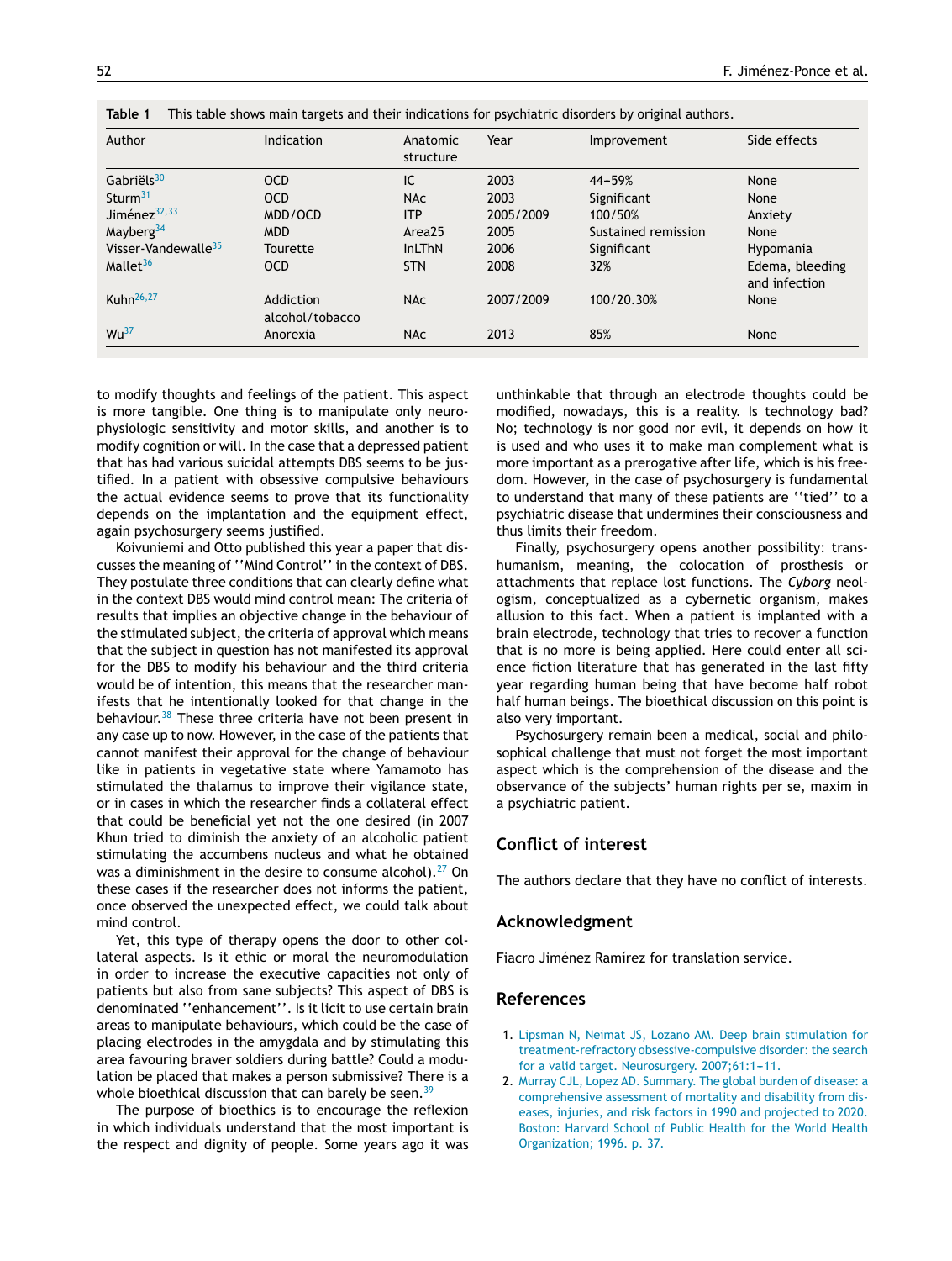- <span id="page-6-0"></span>3. [Isometsä](http://refhub.elsevier.com/S0185-1063(15)00019-0/sbref0385) [E.](http://refhub.elsevier.com/S0185-1063(15)00019-0/sbref0385) [Suicidal](http://refhub.elsevier.com/S0185-1063(15)00019-0/sbref0385) [behavior](http://refhub.elsevier.com/S0185-1063(15)00019-0/sbref0385) [in](http://refhub.elsevier.com/S0185-1063(15)00019-0/sbref0385) [mood](http://refhub.elsevier.com/S0185-1063(15)00019-0/sbref0385) [disorders](http://refhub.elsevier.com/S0185-1063(15)00019-0/sbref0385) - [who](http://refhub.elsevier.com/S0185-1063(15)00019-0/sbref0385) [when,](http://refhub.elsevier.com/S0185-1063(15)00019-0/sbref0385) [and](http://refhub.elsevier.com/S0185-1063(15)00019-0/sbref0385) [why?](http://refhub.elsevier.com/S0185-1063(15)00019-0/sbref0385) [Can](http://refhub.elsevier.com/S0185-1063(15)00019-0/sbref0385) [J](http://refhub.elsevier.com/S0185-1063(15)00019-0/sbref0385) [Psychiatry.](http://refhub.elsevier.com/S0185-1063(15)00019-0/sbref0385) 2014;59:120-30.
- 4. [Scott](http://refhub.elsevier.com/S0185-1063(15)00019-0/sbref0390) [KM,](http://refhub.elsevier.com/S0185-1063(15)00019-0/sbref0390) [Korff](http://refhub.elsevier.com/S0185-1063(15)00019-0/sbref0390) [MV,](http://refhub.elsevier.com/S0185-1063(15)00019-0/sbref0390) [Alonso](http://refhub.elsevier.com/S0185-1063(15)00019-0/sbref0390) [J,](http://refhub.elsevier.com/S0185-1063(15)00019-0/sbref0390) [et](http://refhub.elsevier.com/S0185-1063(15)00019-0/sbref0390) [al.](http://refhub.elsevier.com/S0185-1063(15)00019-0/sbref0390) Mental-physical [co](http://refhub.elsevier.com/S0185-1063(15)00019-0/sbref0390)[morbidity](http://refhub.elsevier.com/S0185-1063(15)00019-0/sbref0390) [and](http://refhub.elsevier.com/S0185-1063(15)00019-0/sbref0390) [its](http://refhub.elsevier.com/S0185-1063(15)00019-0/sbref0390) [relationship](http://refhub.elsevier.com/S0185-1063(15)00019-0/sbref0390) [with](http://refhub.elsevier.com/S0185-1063(15)00019-0/sbref0390) [disability:](http://refhub.elsevier.com/S0185-1063(15)00019-0/sbref0390) [results](http://refhub.elsevier.com/S0185-1063(15)00019-0/sbref0390) [from](http://refhub.elsevier.com/S0185-1063(15)00019-0/sbref0390) [the](http://refhub.elsevier.com/S0185-1063(15)00019-0/sbref0390) [World](http://refhub.elsevier.com/S0185-1063(15)00019-0/sbref0390) [Mental](http://refhub.elsevier.com/S0185-1063(15)00019-0/sbref0390) [Health](http://refhub.elsevier.com/S0185-1063(15)00019-0/sbref0390) [Surveys.](http://refhub.elsevier.com/S0185-1063(15)00019-0/sbref0390) [Psychol](http://refhub.elsevier.com/S0185-1063(15)00019-0/sbref0390) [Med.](http://refhub.elsevier.com/S0185-1063(15)00019-0/sbref0390) [2009;39:](http://refhub.elsevier.com/S0185-1063(15)00019-0/sbref0390)  $33 - 43$
- 5. [Flint](http://refhub.elsevier.com/S0185-1063(15)00019-0/sbref0395) [J,](http://refhub.elsevier.com/S0185-1063(15)00019-0/sbref0395) [Kendler](http://refhub.elsevier.com/S0185-1063(15)00019-0/sbref0395) [KS.](http://refhub.elsevier.com/S0185-1063(15)00019-0/sbref0395) [The](http://refhub.elsevier.com/S0185-1063(15)00019-0/sbref0395) [genetics](http://refhub.elsevier.com/S0185-1063(15)00019-0/sbref0395) [of](http://refhub.elsevier.com/S0185-1063(15)00019-0/sbref0395) [major](http://refhub.elsevier.com/S0185-1063(15)00019-0/sbref0395) [depression.](http://refhub.elsevier.com/S0185-1063(15)00019-0/sbref0395) [Neuron.](http://refhub.elsevier.com/S0185-1063(15)00019-0/sbref0395) 2014;81:484-503.
- 6. Saddichha S, Chaturvedi SK. Clinical practice guidelines in psychiatry: more confusion than clarity? A critical review and recommendation of a unified guideline. ISRN Psychiatry. 2014;2014:828917, [http://dx.doi.org/10.1155/2014/828917,](dx.doi.org/10.1155/2014/828917) eCollection 2014.
- 7. [Coplan](http://refhub.elsevier.com/S0185-1063(15)00019-0/sbref0405) [JD,](http://refhub.elsevier.com/S0185-1063(15)00019-0/sbref0405) [Gopinath](http://refhub.elsevier.com/S0185-1063(15)00019-0/sbref0405) [S,](http://refhub.elsevier.com/S0185-1063(15)00019-0/sbref0405) [Abdallah](http://refhub.elsevier.com/S0185-1063(15)00019-0/sbref0405) [ChG,](http://refhub.elsevier.com/S0185-1063(15)00019-0/sbref0405) [et](http://refhub.elsevier.com/S0185-1063(15)00019-0/sbref0405) [al.](http://refhub.elsevier.com/S0185-1063(15)00019-0/sbref0405) [A](http://refhub.elsevier.com/S0185-1063(15)00019-0/sbref0405) [neurobiological](http://refhub.elsevier.com/S0185-1063(15)00019-0/sbref0405) [hypothesis](http://refhub.elsevier.com/S0185-1063(15)00019-0/sbref0405) [of](http://refhub.elsevier.com/S0185-1063(15)00019-0/sbref0405) [treatment-resistant](http://refhub.elsevier.com/S0185-1063(15)00019-0/sbref0405) [depression](http://refhub.elsevier.com/S0185-1063(15)00019-0/sbref0405) - [mechanisms](http://refhub.elsevier.com/S0185-1063(15)00019-0/sbref0405) [for](http://refhub.elsevier.com/S0185-1063(15)00019-0/sbref0405) [selective](http://refhub.elsevier.com/S0185-1063(15)00019-0/sbref0405) [serotonin](http://refhub.elsevier.com/S0185-1063(15)00019-0/sbref0405) [reuptake](http://refhub.elsevier.com/S0185-1063(15)00019-0/sbref0405) [inhibitor](http://refhub.elsevier.com/S0185-1063(15)00019-0/sbref0405) [non-efficacy.](http://refhub.elsevier.com/S0185-1063(15)00019-0/sbref0405) [Front](http://refhub.elsevier.com/S0185-1063(15)00019-0/sbref0405) [Behav](http://refhub.elsevier.com/S0185-1063(15)00019-0/sbref0405) [Neurosci.](http://refhub.elsevier.com/S0185-1063(15)00019-0/sbref0405) [2014;8:1](http://refhub.elsevier.com/S0185-1063(15)00019-0/sbref0405)-[16.](http://refhub.elsevier.com/S0185-1063(15)00019-0/sbref0405)
- 8. [Delaloye](http://refhub.elsevier.com/S0185-1063(15)00019-0/sbref0410) [S,](http://refhub.elsevier.com/S0185-1063(15)00019-0/sbref0410) [Holtzheimer](http://refhub.elsevier.com/S0185-1063(15)00019-0/sbref0410) [PE.](http://refhub.elsevier.com/S0185-1063(15)00019-0/sbref0410) [Deep](http://refhub.elsevier.com/S0185-1063(15)00019-0/sbref0410) [brain](http://refhub.elsevier.com/S0185-1063(15)00019-0/sbref0410) [stimulation](http://refhub.elsevier.com/S0185-1063(15)00019-0/sbref0410) [in](http://refhub.elsevier.com/S0185-1063(15)00019-0/sbref0410) [the](http://refhub.elsevier.com/S0185-1063(15)00019-0/sbref0410) [treat](http://refhub.elsevier.com/S0185-1063(15)00019-0/sbref0410)[ment](http://refhub.elsevier.com/S0185-1063(15)00019-0/sbref0410) [of](http://refhub.elsevier.com/S0185-1063(15)00019-0/sbref0410) [depression.](http://refhub.elsevier.com/S0185-1063(15)00019-0/sbref0410) [Dialogues](http://refhub.elsevier.com/S0185-1063(15)00019-0/sbref0410) [Clin](http://refhub.elsevier.com/S0185-1063(15)00019-0/sbref0410) [Neurosci.](http://refhub.elsevier.com/S0185-1063(15)00019-0/sbref0410) [2014;16:83](http://refhub.elsevier.com/S0185-1063(15)00019-0/sbref0410)[-91.](http://refhub.elsevier.com/S0185-1063(15)00019-0/sbref0410)
- 9. [Hardenacke](http://refhub.elsevier.com/S0185-1063(15)00019-0/sbref0415) [K,](http://refhub.elsevier.com/S0185-1063(15)00019-0/sbref0415) [Shubina](http://refhub.elsevier.com/S0185-1063(15)00019-0/sbref0415) [E,](http://refhub.elsevier.com/S0185-1063(15)00019-0/sbref0415) [Bührle](http://refhub.elsevier.com/S0185-1063(15)00019-0/sbref0415) [ChP,](http://refhub.elsevier.com/S0185-1063(15)00019-0/sbref0415) [et](http://refhub.elsevier.com/S0185-1063(15)00019-0/sbref0415) [al.](http://refhub.elsevier.com/S0185-1063(15)00019-0/sbref0415) [Deep](http://refhub.elsevier.com/S0185-1063(15)00019-0/sbref0415) [brain](http://refhub.elsevier.com/S0185-1063(15)00019-0/sbref0415) [stimula](http://refhub.elsevier.com/S0185-1063(15)00019-0/sbref0415)[tion](http://refhub.elsevier.com/S0185-1063(15)00019-0/sbref0415) [as](http://refhub.elsevier.com/S0185-1063(15)00019-0/sbref0415) [a](http://refhub.elsevier.com/S0185-1063(15)00019-0/sbref0415) [tool](http://refhub.elsevier.com/S0185-1063(15)00019-0/sbref0415) [for](http://refhub.elsevier.com/S0185-1063(15)00019-0/sbref0415) [improving](http://refhub.elsevier.com/S0185-1063(15)00019-0/sbref0415) [cognitive](http://refhub.elsevier.com/S0185-1063(15)00019-0/sbref0415) [functioning](http://refhub.elsevier.com/S0185-1063(15)00019-0/sbref0415) [in](http://refhub.elsevier.com/S0185-1063(15)00019-0/sbref0415) [Alzheimer's](http://refhub.elsevier.com/S0185-1063(15)00019-0/sbref0415) [dementia:](http://refhub.elsevier.com/S0185-1063(15)00019-0/sbref0415) [a](http://refhub.elsevier.com/S0185-1063(15)00019-0/sbref0415) [systematic](http://refhub.elsevier.com/S0185-1063(15)00019-0/sbref0415) [review.](http://refhub.elsevier.com/S0185-1063(15)00019-0/sbref0415) [Front](http://refhub.elsevier.com/S0185-1063(15)00019-0/sbref0415) [Psychiatry.](http://refhub.elsevier.com/S0185-1063(15)00019-0/sbref0415) [2013;4:](http://refhub.elsevier.com/S0185-1063(15)00019-0/sbref0415)  $1 - 11.$
- 10. [Williams](http://refhub.elsevier.com/S0185-1063(15)00019-0/sbref0420) [NR,](http://refhub.elsevier.com/S0185-1063(15)00019-0/sbref0420) [Okun](http://refhub.elsevier.com/S0185-1063(15)00019-0/sbref0420) [MS.](http://refhub.elsevier.com/S0185-1063(15)00019-0/sbref0420) [Deep](http://refhub.elsevier.com/S0185-1063(15)00019-0/sbref0420) [brain](http://refhub.elsevier.com/S0185-1063(15)00019-0/sbref0420) [stimulation](http://refhub.elsevier.com/S0185-1063(15)00019-0/sbref0420) [\(DBS\)](http://refhub.elsevier.com/S0185-1063(15)00019-0/sbref0420) [at](http://refhub.elsevier.com/S0185-1063(15)00019-0/sbref0420) [the](http://refhub.elsevier.com/S0185-1063(15)00019-0/sbref0420) [interface](http://refhub.elsevier.com/S0185-1063(15)00019-0/sbref0420) [of](http://refhub.elsevier.com/S0185-1063(15)00019-0/sbref0420) [neurology](http://refhub.elsevier.com/S0185-1063(15)00019-0/sbref0420) [and](http://refhub.elsevier.com/S0185-1063(15)00019-0/sbref0420) [psychiatry.](http://refhub.elsevier.com/S0185-1063(15)00019-0/sbref0420) [J](http://refhub.elsevier.com/S0185-1063(15)00019-0/sbref0420) [Clin](http://refhub.elsevier.com/S0185-1063(15)00019-0/sbref0420) [Invest.](http://refhub.elsevier.com/S0185-1063(15)00019-0/sbref0420) 2013;11:4546-56.
- 11. [Kisely](http://refhub.elsevier.com/S0185-1063(15)00019-0/sbref0425) [S,](http://refhub.elsevier.com/S0185-1063(15)00019-0/sbref0425) [Hall](http://refhub.elsevier.com/S0185-1063(15)00019-0/sbref0425) [K,](http://refhub.elsevier.com/S0185-1063(15)00019-0/sbref0425) [Siskind](http://refhub.elsevier.com/S0185-1063(15)00019-0/sbref0425) [D,](http://refhub.elsevier.com/S0185-1063(15)00019-0/sbref0425) [et](http://refhub.elsevier.com/S0185-1063(15)00019-0/sbref0425) [al.](http://refhub.elsevier.com/S0185-1063(15)00019-0/sbref0425) [Deep](http://refhub.elsevier.com/S0185-1063(15)00019-0/sbref0425) [brain](http://refhub.elsevier.com/S0185-1063(15)00019-0/sbref0425) [stimulation](http://refhub.elsevier.com/S0185-1063(15)00019-0/sbref0425) [for](http://refhub.elsevier.com/S0185-1063(15)00019-0/sbref0425) [obsessive-compulsive](http://refhub.elsevier.com/S0185-1063(15)00019-0/sbref0425) [disorder:](http://refhub.elsevier.com/S0185-1063(15)00019-0/sbref0425) [a](http://refhub.elsevier.com/S0185-1063(15)00019-0/sbref0425) [systematic](http://refhub.elsevier.com/S0185-1063(15)00019-0/sbref0425) [review](http://refhub.elsevier.com/S0185-1063(15)00019-0/sbref0425) [and](http://refhub.elsevier.com/S0185-1063(15)00019-0/sbref0425) [meta](http://refhub.elsevier.com/S0185-1063(15)00019-0/sbref0425)[analysis.](http://refhub.elsevier.com/S0185-1063(15)00019-0/sbref0425) [Psychol](http://refhub.elsevier.com/S0185-1063(15)00019-0/sbref0425) [Med.](http://refhub.elsevier.com/S0185-1063(15)00019-0/sbref0425) 2014;44:3533-42.
- 12. [Greenberg](http://refhub.elsevier.com/S0185-1063(15)00019-0/sbref0430) [BD,](http://refhub.elsevier.com/S0185-1063(15)00019-0/sbref0430) [Rauch](http://refhub.elsevier.com/S0185-1063(15)00019-0/sbref0430) [SL,](http://refhub.elsevier.com/S0185-1063(15)00019-0/sbref0430) [Haber](http://refhub.elsevier.com/S0185-1063(15)00019-0/sbref0430) [SN.](http://refhub.elsevier.com/S0185-1063(15)00019-0/sbref0430) [Invasive](http://refhub.elsevier.com/S0185-1063(15)00019-0/sbref0430) [circuitry-based](http://refhub.elsevier.com/S0185-1063(15)00019-0/sbref0430) [neurotherapeutics:](http://refhub.elsevier.com/S0185-1063(15)00019-0/sbref0430) [stereotactic](http://refhub.elsevier.com/S0185-1063(15)00019-0/sbref0430) [ablation](http://refhub.elsevier.com/S0185-1063(15)00019-0/sbref0430) [and](http://refhub.elsevier.com/S0185-1063(15)00019-0/sbref0430) [deep](http://refhub.elsevier.com/S0185-1063(15)00019-0/sbref0430) [brain](http://refhub.elsevier.com/S0185-1063(15)00019-0/sbref0430) [stimu](http://refhub.elsevier.com/S0185-1063(15)00019-0/sbref0430)[lation](http://refhub.elsevier.com/S0185-1063(15)00019-0/sbref0430) [for](http://refhub.elsevier.com/S0185-1063(15)00019-0/sbref0430) [OCD.](http://refhub.elsevier.com/S0185-1063(15)00019-0/sbref0430) [Neuropsychopharmacology.](http://refhub.elsevier.com/S0185-1063(15)00019-0/sbref0430) 2010;35:317-36.
- 13. [Scott](http://refhub.elsevier.com/S0185-1063(15)00019-0/sbref0435) [A.](http://refhub.elsevier.com/S0185-1063(15)00019-0/sbref0435) [Electroconvulsive](http://refhub.elsevier.com/S0185-1063(15)00019-0/sbref0435) [therapy.](http://refhub.elsevier.com/S0185-1063(15)00019-0/sbref0435) [Approaches](http://refhub.elsevier.com/S0185-1063(15)00019-0/sbref0435) [to](http://refhub.elsevier.com/S0185-1063(15)00019-0/sbref0435) [treatment.](http://refhub.elsevier.com/S0185-1063(15)00019-0/sbref0435) [In:](http://refhub.elsevier.com/S0185-1063(15)00019-0/sbref0435) [Psychiatry:](http://refhub.elsevier.com/S0185-1063(15)00019-0/sbref0435) [an](http://refhub.elsevier.com/S0185-1063(15)00019-0/sbref0435) [evidence](http://refhub.elsevier.com/S0185-1063(15)00019-0/sbref0435) [based-text.](http://refhub.elsevier.com/S0185-1063(15)00019-0/sbref0435) [UK:](http://refhub.elsevier.com/S0185-1063(15)00019-0/sbref0435) [Edward](http://refhub.elsevier.com/S0185-1063(15)00019-0/sbref0435) [Arnold](http://refhub.elsevier.com/S0185-1063(15)00019-0/sbref0435) [Pub](http://refhub.elsevier.com/S0185-1063(15)00019-0/sbref0435)[lishers;](http://refhub.elsevier.com/S0185-1063(15)00019-0/sbref0435) [2010.](http://refhub.elsevier.com/S0185-1063(15)00019-0/sbref0435) [p.](http://refhub.elsevier.com/S0185-1063(15)00019-0/sbref0435) 922-30.
- 14. [Feldman](http://refhub.elsevier.com/S0185-1063(15)00019-0/sbref0440) [RP,](http://refhub.elsevier.com/S0185-1063(15)00019-0/sbref0440) [Goodrich](http://refhub.elsevier.com/S0185-1063(15)00019-0/sbref0440) [JT.](http://refhub.elsevier.com/S0185-1063(15)00019-0/sbref0440) [Psychosurgery:](http://refhub.elsevier.com/S0185-1063(15)00019-0/sbref0440) [a](http://refhub.elsevier.com/S0185-1063(15)00019-0/sbref0440) [historical](http://refhub.elsevier.com/S0185-1063(15)00019-0/sbref0440) [overview.](http://refhub.elsevier.com/S0185-1063(15)00019-0/sbref0440) [Neurosurgery.](http://refhub.elsevier.com/S0185-1063(15)00019-0/sbref0440) 2001;48:647-57.
- 15. [Muci-Mendoza](http://refhub.elsevier.com/S0185-1063(15)00019-0/sbref0445) [R.](http://refhub.elsevier.com/S0185-1063(15)00019-0/sbref0445) [El](http://refhub.elsevier.com/S0185-1063(15)00019-0/sbref0445) [accidente](http://refhub.elsevier.com/S0185-1063(15)00019-0/sbref0445) [de](http://refhub.elsevier.com/S0185-1063(15)00019-0/sbref0445) [Phineas](http://refhub.elsevier.com/S0185-1063(15)00019-0/sbref0445) [Gage:](http://refhub.elsevier.com/S0185-1063(15)00019-0/sbref0445) [Su](http://refhub.elsevier.com/S0185-1063(15)00019-0/sbref0445) [legado](http://refhub.elsevier.com/S0185-1063(15)00019-0/sbref0445) [a](http://refhub.elsevier.com/S0185-1063(15)00019-0/sbref0445) [la](http://refhub.elsevier.com/S0185-1063(15)00019-0/sbref0445) [neurobiología.](http://refhub.elsevier.com/S0185-1063(15)00019-0/sbref0445) [Gac](http://refhub.elsevier.com/S0185-1063(15)00019-0/sbref0445) [Méd](http://refhub.elsevier.com/S0185-1063(15)00019-0/sbref0445) [Caracas.](http://refhub.elsevier.com/S0185-1063(15)00019-0/sbref0445) 2007;115:17-28.
- 16. [Manjila](http://refhub.elsevier.com/S0185-1063(15)00019-0/sbref0450) [S,](http://refhub.elsevier.com/S0185-1063(15)00019-0/sbref0450) [Rengachary](http://refhub.elsevier.com/S0185-1063(15)00019-0/sbref0450) [S,](http://refhub.elsevier.com/S0185-1063(15)00019-0/sbref0450) [Xavier](http://refhub.elsevier.com/S0185-1063(15)00019-0/sbref0450) [A,](http://refhub.elsevier.com/S0185-1063(15)00019-0/sbref0450) [et](http://refhub.elsevier.com/S0185-1063(15)00019-0/sbref0450) [al.](http://refhub.elsevier.com/S0185-1063(15)00019-0/sbref0450) [Modern](http://refhub.elsevier.com/S0185-1063(15)00019-0/sbref0450) [Psychosurgery](http://refhub.elsevier.com/S0185-1063(15)00019-0/sbref0450) [before](http://refhub.elsevier.com/S0185-1063(15)00019-0/sbref0450) [Egas](http://refhub.elsevier.com/S0185-1063(15)00019-0/sbref0450) [Moniz:](http://refhub.elsevier.com/S0185-1063(15)00019-0/sbref0450) [a](http://refhub.elsevier.com/S0185-1063(15)00019-0/sbref0450) [tribute](http://refhub.elsevier.com/S0185-1063(15)00019-0/sbref0450) [to](http://refhub.elsevier.com/S0185-1063(15)00019-0/sbref0450) [Gottlieb](http://refhub.elsevier.com/S0185-1063(15)00019-0/sbref0450) [Burckhardt.](http://refhub.elsevier.com/S0185-1063(15)00019-0/sbref0450) [Neurosurg](http://refhub.elsevier.com/S0185-1063(15)00019-0/sbref0450) [Focus.](http://refhub.elsevier.com/S0185-1063(15)00019-0/sbref0450) [2008;25:E9.](http://refhub.elsevier.com/S0185-1063(15)00019-0/sbref0450)
- 17. [Jacobsen](http://refhub.elsevier.com/S0185-1063(15)00019-0/sbref0455) [CF.](http://refhub.elsevier.com/S0185-1063(15)00019-0/sbref0455) [Functions](http://refhub.elsevier.com/S0185-1063(15)00019-0/sbref0455) [of](http://refhub.elsevier.com/S0185-1063(15)00019-0/sbref0455) [frontal](http://refhub.elsevier.com/S0185-1063(15)00019-0/sbref0455) [association](http://refhub.elsevier.com/S0185-1063(15)00019-0/sbref0455) [area](http://refhub.elsevier.com/S0185-1063(15)00019-0/sbref0455) [in](http://refhub.elsevier.com/S0185-1063(15)00019-0/sbref0455) [primates.](http://refhub.elsevier.com/S0185-1063(15)00019-0/sbref0455) [Arch](http://refhub.elsevier.com/S0185-1063(15)00019-0/sbref0455) [Neurol](http://refhub.elsevier.com/S0185-1063(15)00019-0/sbref0455) [Psychiatry.](http://refhub.elsevier.com/S0185-1063(15)00019-0/sbref0455) [1935;33:558](http://refhub.elsevier.com/S0185-1063(15)00019-0/sbref0455)-[69.](http://refhub.elsevier.com/S0185-1063(15)00019-0/sbref0455)
- 18. [Mashour](http://refhub.elsevier.com/S0185-1063(15)00019-0/sbref0460) [GA,](http://refhub.elsevier.com/S0185-1063(15)00019-0/sbref0460) [Walker](http://refhub.elsevier.com/S0185-1063(15)00019-0/sbref0460) [EE,](http://refhub.elsevier.com/S0185-1063(15)00019-0/sbref0460) [Martuza](http://refhub.elsevier.com/S0185-1063(15)00019-0/sbref0460) [RL.](http://refhub.elsevier.com/S0185-1063(15)00019-0/sbref0460) [Psychosurgery:](http://refhub.elsevier.com/S0185-1063(15)00019-0/sbref0460) [past,](http://refhub.elsevier.com/S0185-1063(15)00019-0/sbref0460) [present,](http://refhub.elsevier.com/S0185-1063(15)00019-0/sbref0460) [and](http://refhub.elsevier.com/S0185-1063(15)00019-0/sbref0460) [future.](http://refhub.elsevier.com/S0185-1063(15)00019-0/sbref0460) [Brain](http://refhub.elsevier.com/S0185-1063(15)00019-0/sbref0460) [Res](http://refhub.elsevier.com/S0185-1063(15)00019-0/sbref0460) [Rev.](http://refhub.elsevier.com/S0185-1063(15)00019-0/sbref0460) [2005;48:409](http://refhub.elsevier.com/S0185-1063(15)00019-0/sbref0460)-[19.](http://refhub.elsevier.com/S0185-1063(15)00019-0/sbref0460)
- 19. [Gross](http://refhub.elsevier.com/S0185-1063(15)00019-0/sbref0465) [D,](http://refhub.elsevier.com/S0185-1063(15)00019-0/sbref0465) [Schafer](http://refhub.elsevier.com/S0185-1063(15)00019-0/sbref0465) [G.](http://refhub.elsevier.com/S0185-1063(15)00019-0/sbref0465) [Egas](http://refhub.elsevier.com/S0185-1063(15)00019-0/sbref0465) [Moniz](http://refhub.elsevier.com/S0185-1063(15)00019-0/sbref0465) (1874-1955) [and](http://refhub.elsevier.com/S0185-1063(15)00019-0/sbref0465) [the](http://refhub.elsevier.com/S0185-1063(15)00019-0/sbref0465) ['invention'](http://refhub.elsevier.com/S0185-1063(15)00019-0/sbref0465) [of](http://refhub.elsevier.com/S0185-1063(15)00019-0/sbref0465) [modern](http://refhub.elsevier.com/S0185-1063(15)00019-0/sbref0465) [psychosurgery:](http://refhub.elsevier.com/S0185-1063(15)00019-0/sbref0465) [a](http://refhub.elsevier.com/S0185-1063(15)00019-0/sbref0465) [historical](http://refhub.elsevier.com/S0185-1063(15)00019-0/sbref0465) [and](http://refhub.elsevier.com/S0185-1063(15)00019-0/sbref0465) [ethical](http://refhub.elsevier.com/S0185-1063(15)00019-0/sbref0465) [reanalysis](http://refhub.elsevier.com/S0185-1063(15)00019-0/sbref0465) [under](http://refhub.elsevier.com/S0185-1063(15)00019-0/sbref0465) [special](http://refhub.elsevier.com/S0185-1063(15)00019-0/sbref0465) [consideration](http://refhub.elsevier.com/S0185-1063(15)00019-0/sbref0465) [of](http://refhub.elsevier.com/S0185-1063(15)00019-0/sbref0465) [Portuguese](http://refhub.elsevier.com/S0185-1063(15)00019-0/sbref0465) [original](http://refhub.elsevier.com/S0185-1063(15)00019-0/sbref0465) [sources.](http://refhub.elsevier.com/S0185-1063(15)00019-0/sbref0465) [Neu](http://refhub.elsevier.com/S0185-1063(15)00019-0/sbref0465)[rosurg](http://refhub.elsevier.com/S0185-1063(15)00019-0/sbref0465) [Focus.](http://refhub.elsevier.com/S0185-1063(15)00019-0/sbref0465) [2011;30:E8.](http://refhub.elsevier.com/S0185-1063(15)00019-0/sbref0465)
- 20. [Gostin](http://refhub.elsevier.com/S0185-1063(15)00019-0/sbref0470) [L.](http://refhub.elsevier.com/S0185-1063(15)00019-0/sbref0470) [Ethical](http://refhub.elsevier.com/S0185-1063(15)00019-0/sbref0470) [considerations](http://refhub.elsevier.com/S0185-1063(15)00019-0/sbref0470) [of](http://refhub.elsevier.com/S0185-1063(15)00019-0/sbref0470) [psychosurgery:](http://refhub.elsevier.com/S0185-1063(15)00019-0/sbref0470) [the](http://refhub.elsevier.com/S0185-1063(15)00019-0/sbref0470) [unhappy](http://refhub.elsevier.com/S0185-1063(15)00019-0/sbref0470) [legacy](http://refhub.elsevier.com/S0185-1063(15)00019-0/sbref0470) [of](http://refhub.elsevier.com/S0185-1063(15)00019-0/sbref0470) [the](http://refhub.elsevier.com/S0185-1063(15)00019-0/sbref0470) [pre-frontal](http://refhub.elsevier.com/S0185-1063(15)00019-0/sbref0470) [lobotomy.](http://refhub.elsevier.com/S0185-1063(15)00019-0/sbref0470) [J](http://refhub.elsevier.com/S0185-1063(15)00019-0/sbref0470) [Med](http://refhub.elsevier.com/S0185-1063(15)00019-0/sbref0470) [Ethics.](http://refhub.elsevier.com/S0185-1063(15)00019-0/sbref0470) 1980;6:149-54.
- 21. [Newman](http://refhub.elsevier.com/S0185-1063(15)00019-0/sbref0475) [J,](http://refhub.elsevier.com/S0185-1063(15)00019-0/sbref0475) [Harris](http://refhub.elsevier.com/S0185-1063(15)00019-0/sbref0475) [J.](http://refhub.elsevier.com/S0185-1063(15)00019-0/sbref0475) [The](http://refhub.elsevier.com/S0185-1063(15)00019-0/sbref0475) [scientific](http://refhub.elsevier.com/S0185-1063(15)00019-0/sbref0475) [contributions](http://refhub.elsevier.com/S0185-1063(15)00019-0/sbref0475) [of](http://refhub.elsevier.com/S0185-1063(15)00019-0/sbref0475) [Paul](http://refhub.elsevier.com/S0185-1063(15)00019-0/sbref0475) [D.](http://refhub.elsevier.com/S0185-1063(15)00019-0/sbref0475) [MacLean](http://refhub.elsevier.com/S0185-1063(15)00019-0/sbref0475) (1913-2007). [J](http://refhub.elsevier.com/S0185-1063(15)00019-0/sbref0475) [Nerv](http://refhub.elsevier.com/S0185-1063(15)00019-0/sbref0475) [Ment](http://refhub.elsevier.com/S0185-1063(15)00019-0/sbref0475) [Dis.](http://refhub.elsevier.com/S0185-1063(15)00019-0/sbref0475) 2009;197:3-5.
- 22. [Sano](http://refhub.elsevier.com/S0185-1063(15)00019-0/sbref0480) [K.](http://refhub.elsevier.com/S0185-1063(15)00019-0/sbref0480) [Aggressiveness.](http://refhub.elsevier.com/S0185-1063(15)00019-0/sbref0480) [In:](http://refhub.elsevier.com/S0185-1063(15)00019-0/sbref0480) [Schaltenbrand](http://refhub.elsevier.com/S0185-1063(15)00019-0/sbref0480) [G,](http://refhub.elsevier.com/S0185-1063(15)00019-0/sbref0480) [Walker](http://refhub.elsevier.com/S0185-1063(15)00019-0/sbref0480) [AE,](http://refhub.elsevier.com/S0185-1063(15)00019-0/sbref0480) [editors.](http://refhub.elsevier.com/S0185-1063(15)00019-0/sbref0480) [Stereotaxy](http://refhub.elsevier.com/S0185-1063(15)00019-0/sbref0480) [of](http://refhub.elsevier.com/S0185-1063(15)00019-0/sbref0480) [the](http://refhub.elsevier.com/S0185-1063(15)00019-0/sbref0480) [human](http://refhub.elsevier.com/S0185-1063(15)00019-0/sbref0480) [brain.](http://refhub.elsevier.com/S0185-1063(15)00019-0/sbref0480) [Anatomical,](http://refhub.elsevier.com/S0185-1063(15)00019-0/sbref0480) [physiological](http://refhub.elsevier.com/S0185-1063(15)00019-0/sbref0480) [and](http://refhub.elsevier.com/S0185-1063(15)00019-0/sbref0480) [clinical](http://refhub.elsevier.com/S0185-1063(15)00019-0/sbref0480) [application.](http://refhub.elsevier.com/S0185-1063(15)00019-0/sbref0480) [Stuttgart:](http://refhub.elsevier.com/S0185-1063(15)00019-0/sbref0480) [Georg](http://refhub.elsevier.com/S0185-1063(15)00019-0/sbref0480) [Thieme](http://refhub.elsevier.com/S0185-1063(15)00019-0/sbref0480) [Verlag;](http://refhub.elsevier.com/S0185-1063(15)00019-0/sbref0480) [1982.](http://refhub.elsevier.com/S0185-1063(15)00019-0/sbref0480) [p.](http://refhub.elsevier.com/S0185-1063(15)00019-0/sbref0480)  $617 - 21$ .
- 23. [Medrano](http://refhub.elsevier.com/S0185-1063(15)00019-0/sbref0485) [J.](http://refhub.elsevier.com/S0185-1063(15)00019-0/sbref0485) [Las](http://refhub.elsevier.com/S0185-1063(15)00019-0/sbref0485) [bodas](http://refhub.elsevier.com/S0185-1063(15)00019-0/sbref0485) [de](http://refhub.elsevier.com/S0185-1063(15)00019-0/sbref0485) [diamante](http://refhub.elsevier.com/S0185-1063(15)00019-0/sbref0485) [de](http://refhub.elsevier.com/S0185-1063(15)00019-0/sbref0485) [la](http://refhub.elsevier.com/S0185-1063(15)00019-0/sbref0485) [clorpromazina.](http://refhub.elsevier.com/S0185-1063(15)00019-0/sbref0485) [Rev](http://refhub.elsevier.com/S0185-1063(15)00019-0/sbref0485) [Asoc](http://refhub.elsevier.com/S0185-1063(15)00019-0/sbref0485) [Esp](http://refhub.elsevier.com/S0185-1063(15)00019-0/sbref0485) [Neuropsiq.](http://refhub.elsevier.com/S0185-1063(15)00019-0/sbref0485) 2012;32:851-66.
- 24. [Feldman](http://refhub.elsevier.com/S0185-1063(15)00019-0/sbref0490) [RP,](http://refhub.elsevier.com/S0185-1063(15)00019-0/sbref0490) [Alterman](http://refhub.elsevier.com/S0185-1063(15)00019-0/sbref0490) [LR,](http://refhub.elsevier.com/S0185-1063(15)00019-0/sbref0490) [Goodrich](http://refhub.elsevier.com/S0185-1063(15)00019-0/sbref0490) [TJ.](http://refhub.elsevier.com/S0185-1063(15)00019-0/sbref0490) [Contemporary](http://refhub.elsevier.com/S0185-1063(15)00019-0/sbref0490) [psychosurgery](http://refhub.elsevier.com/S0185-1063(15)00019-0/sbref0490) [and](http://refhub.elsevier.com/S0185-1063(15)00019-0/sbref0490) [a](http://refhub.elsevier.com/S0185-1063(15)00019-0/sbref0490) [look](http://refhub.elsevier.com/S0185-1063(15)00019-0/sbref0490) [to](http://refhub.elsevier.com/S0185-1063(15)00019-0/sbref0490) [the](http://refhub.elsevier.com/S0185-1063(15)00019-0/sbref0490) [future.](http://refhub.elsevier.com/S0185-1063(15)00019-0/sbref0490) [J](http://refhub.elsevier.com/S0185-1063(15)00019-0/sbref0490) [Neurosurg.](http://refhub.elsevier.com/S0185-1063(15)00019-0/sbref0490) 2001;95:944-56.
- 25. [Nangunoori](http://refhub.elsevier.com/S0185-1063(15)00019-0/sbref0495) [R,](http://refhub.elsevier.com/S0185-1063(15)00019-0/sbref0495) [Tomycz](http://refhub.elsevier.com/S0185-1063(15)00019-0/sbref0495) [ND,](http://refhub.elsevier.com/S0185-1063(15)00019-0/sbref0495) [Quigley](http://refhub.elsevier.com/S0185-1063(15)00019-0/sbref0495) [M,](http://refhub.elsevier.com/S0185-1063(15)00019-0/sbref0495) [et](http://refhub.elsevier.com/S0185-1063(15)00019-0/sbref0495) [al.](http://refhub.elsevier.com/S0185-1063(15)00019-0/sbref0495) [Deep](http://refhub.elsevier.com/S0185-1063(15)00019-0/sbref0495) [brain](http://refhub.elsevier.com/S0185-1063(15)00019-0/sbref0495) [stimulation](http://refhub.elsevier.com/S0185-1063(15)00019-0/sbref0495) [for](http://refhub.elsevier.com/S0185-1063(15)00019-0/sbref0495) [psychiatric](http://refhub.elsevier.com/S0185-1063(15)00019-0/sbref0495) [diseases:](http://refhub.elsevier.com/S0185-1063(15)00019-0/sbref0495) [a](http://refhub.elsevier.com/S0185-1063(15)00019-0/sbref0495) [pooled](http://refhub.elsevier.com/S0185-1063(15)00019-0/sbref0495) [analysis](http://refhub.elsevier.com/S0185-1063(15)00019-0/sbref0495) [of](http://refhub.elsevier.com/S0185-1063(15)00019-0/sbref0495) [pub](http://refhub.elsevier.com/S0185-1063(15)00019-0/sbref0495)[lished](http://refhub.elsevier.com/S0185-1063(15)00019-0/sbref0495) [studies](http://refhub.elsevier.com/S0185-1063(15)00019-0/sbref0495) [employing](http://refhub.elsevier.com/S0185-1063(15)00019-0/sbref0495) [disease-specific](http://refhub.elsevier.com/S0185-1063(15)00019-0/sbref0495) [standardized](http://refhub.elsevier.com/S0185-1063(15)00019-0/sbref0495) [outcome](http://refhub.elsevier.com/S0185-1063(15)00019-0/sbref0495) [scales.](http://refhub.elsevier.com/S0185-1063(15)00019-0/sbref0495) [Stereotact](http://refhub.elsevier.com/S0185-1063(15)00019-0/sbref0495) [Funct](http://refhub.elsevier.com/S0185-1063(15)00019-0/sbref0495) [Neurosurg.](http://refhub.elsevier.com/S0185-1063(15)00019-0/sbref0495) [2013;91:345](http://refhub.elsevier.com/S0185-1063(15)00019-0/sbref0495)-[54.](http://refhub.elsevier.com/S0185-1063(15)00019-0/sbref0495)
- 26. [Kuhn](http://refhub.elsevier.com/S0185-1063(15)00019-0/sbref0500) [J,](http://refhub.elsevier.com/S0185-1063(15)00019-0/sbref0500) [Bauer](http://refhub.elsevier.com/S0185-1063(15)00019-0/sbref0500) [R,](http://refhub.elsevier.com/S0185-1063(15)00019-0/sbref0500) [Pohl](http://refhub.elsevier.com/S0185-1063(15)00019-0/sbref0500) [S,](http://refhub.elsevier.com/S0185-1063(15)00019-0/sbref0500) [et](http://refhub.elsevier.com/S0185-1063(15)00019-0/sbref0500) [al.](http://refhub.elsevier.com/S0185-1063(15)00019-0/sbref0500) [Observations](http://refhub.elsevier.com/S0185-1063(15)00019-0/sbref0500) [on](http://refhub.elsevier.com/S0185-1063(15)00019-0/sbref0500) [unaided](http://refhub.elsevier.com/S0185-1063(15)00019-0/sbref0500) [smoking](http://refhub.elsevier.com/S0185-1063(15)00019-0/sbref0500) [cessation](http://refhub.elsevier.com/S0185-1063(15)00019-0/sbref0500) [after](http://refhub.elsevier.com/S0185-1063(15)00019-0/sbref0500) [deep](http://refhub.elsevier.com/S0185-1063(15)00019-0/sbref0500) [brain](http://refhub.elsevier.com/S0185-1063(15)00019-0/sbref0500) [stimulation](http://refhub.elsevier.com/S0185-1063(15)00019-0/sbref0500) [of](http://refhub.elsevier.com/S0185-1063(15)00019-0/sbref0500) [the](http://refhub.elsevier.com/S0185-1063(15)00019-0/sbref0500) [nucleus](http://refhub.elsevier.com/S0185-1063(15)00019-0/sbref0500) [accum](http://refhub.elsevier.com/S0185-1063(15)00019-0/sbref0500)[bens.](http://refhub.elsevier.com/S0185-1063(15)00019-0/sbref0500) [Eur](http://refhub.elsevier.com/S0185-1063(15)00019-0/sbref0500) [Addict](http://refhub.elsevier.com/S0185-1063(15)00019-0/sbref0500) [Res.](http://refhub.elsevier.com/S0185-1063(15)00019-0/sbref0500) 2009;15:196-201.
- 27. [Kuhn](http://refhub.elsevier.com/S0185-1063(15)00019-0/sbref0505) [J,](http://refhub.elsevier.com/S0185-1063(15)00019-0/sbref0505) [Lenartz](http://refhub.elsevier.com/S0185-1063(15)00019-0/sbref0505) [D,](http://refhub.elsevier.com/S0185-1063(15)00019-0/sbref0505) [Huff](http://refhub.elsevier.com/S0185-1063(15)00019-0/sbref0505) [W,](http://refhub.elsevier.com/S0185-1063(15)00019-0/sbref0505) [et](http://refhub.elsevier.com/S0185-1063(15)00019-0/sbref0505) [al.](http://refhub.elsevier.com/S0185-1063(15)00019-0/sbref0505) [Remission](http://refhub.elsevier.com/S0185-1063(15)00019-0/sbref0505) [of](http://refhub.elsevier.com/S0185-1063(15)00019-0/sbref0505) [alcohol](http://refhub.elsevier.com/S0185-1063(15)00019-0/sbref0505) [dependency](http://refhub.elsevier.com/S0185-1063(15)00019-0/sbref0505) [following](http://refhub.elsevier.com/S0185-1063(15)00019-0/sbref0505) [deep](http://refhub.elsevier.com/S0185-1063(15)00019-0/sbref0505) [brain](http://refhub.elsevier.com/S0185-1063(15)00019-0/sbref0505) [stimulation](http://refhub.elsevier.com/S0185-1063(15)00019-0/sbref0505) [of](http://refhub.elsevier.com/S0185-1063(15)00019-0/sbref0505) [the](http://refhub.elsevier.com/S0185-1063(15)00019-0/sbref0505) [nucleus](http://refhub.elsevier.com/S0185-1063(15)00019-0/sbref0505) [accumbens:](http://refhub.elsevier.com/S0185-1063(15)00019-0/sbref0505) [valuable](http://refhub.elsevier.com/S0185-1063(15)00019-0/sbref0505) [therapeutic](http://refhub.elsevier.com/S0185-1063(15)00019-0/sbref0505) [implications?](http://refhub.elsevier.com/S0185-1063(15)00019-0/sbref0505) [J](http://refhub.elsevier.com/S0185-1063(15)00019-0/sbref0505) [Neurol](http://refhub.elsevier.com/S0185-1063(15)00019-0/sbref0505) [Neu](http://refhub.elsevier.com/S0185-1063(15)00019-0/sbref0505)[rosurg](http://refhub.elsevier.com/S0185-1063(15)00019-0/sbref0505) [Psychiatry.](http://refhub.elsevier.com/S0185-1063(15)00019-0/sbref0505) 2007:78:1152-3.
- 28. [Rabins](http://refhub.elsevier.com/S0185-1063(15)00019-0/sbref0510) [P,](http://refhub.elsevier.com/S0185-1063(15)00019-0/sbref0510) [Appleby](http://refhub.elsevier.com/S0185-1063(15)00019-0/sbref0510) [BS,](http://refhub.elsevier.com/S0185-1063(15)00019-0/sbref0510) [Brandt](http://refhub.elsevier.com/S0185-1063(15)00019-0/sbref0510) [J,](http://refhub.elsevier.com/S0185-1063(15)00019-0/sbref0510) [et](http://refhub.elsevier.com/S0185-1063(15)00019-0/sbref0510) [al.](http://refhub.elsevier.com/S0185-1063(15)00019-0/sbref0510) [Scientific](http://refhub.elsevier.com/S0185-1063(15)00019-0/sbref0510) [and](http://refhub.elsevier.com/S0185-1063(15)00019-0/sbref0510) [ethical](http://refhub.elsevier.com/S0185-1063(15)00019-0/sbref0510) [issues](http://refhub.elsevier.com/S0185-1063(15)00019-0/sbref0510) [related](http://refhub.elsevier.com/S0185-1063(15)00019-0/sbref0510) [to](http://refhub.elsevier.com/S0185-1063(15)00019-0/sbref0510) [deep](http://refhub.elsevier.com/S0185-1063(15)00019-0/sbref0510) [brain](http://refhub.elsevier.com/S0185-1063(15)00019-0/sbref0510) [stimulation](http://refhub.elsevier.com/S0185-1063(15)00019-0/sbref0510) [for](http://refhub.elsevier.com/S0185-1063(15)00019-0/sbref0510) [disorders](http://refhub.elsevier.com/S0185-1063(15)00019-0/sbref0510) [of](http://refhub.elsevier.com/S0185-1063(15)00019-0/sbref0510) [mood,](http://refhub.elsevier.com/S0185-1063(15)00019-0/sbref0510) [behavior](http://refhub.elsevier.com/S0185-1063(15)00019-0/sbref0510) [and](http://refhub.elsevier.com/S0185-1063(15)00019-0/sbref0510) [thought.](http://refhub.elsevier.com/S0185-1063(15)00019-0/sbref0510) [Arch](http://refhub.elsevier.com/S0185-1063(15)00019-0/sbref0510) [Gen](http://refhub.elsevier.com/S0185-1063(15)00019-0/sbref0510) [Psychiatry.](http://refhub.elsevier.com/S0185-1063(15)00019-0/sbref0510) 2009;66:931-7.
- 29. [Schermer](http://refhub.elsevier.com/S0185-1063(15)00019-0/sbref0515) [M.](http://refhub.elsevier.com/S0185-1063(15)00019-0/sbref0515) [Ethical](http://refhub.elsevier.com/S0185-1063(15)00019-0/sbref0515) [issues](http://refhub.elsevier.com/S0185-1063(15)00019-0/sbref0515) [in](http://refhub.elsevier.com/S0185-1063(15)00019-0/sbref0515) [deep](http://refhub.elsevier.com/S0185-1063(15)00019-0/sbref0515) [brain](http://refhub.elsevier.com/S0185-1063(15)00019-0/sbref0515) [stimulation.](http://refhub.elsevier.com/S0185-1063(15)00019-0/sbref0515) [Front](http://refhub.elsevier.com/S0185-1063(15)00019-0/sbref0515) [Integr](http://refhub.elsevier.com/S0185-1063(15)00019-0/sbref0515) [Neurosci.](http://refhub.elsevier.com/S0185-1063(15)00019-0/sbref0515) 2011;5:1-5.
- 30. [Gabriëls](http://refhub.elsevier.com/S0185-1063(15)00019-0/sbref0520) [L,](http://refhub.elsevier.com/S0185-1063(15)00019-0/sbref0520) [Cosyns](http://refhub.elsevier.com/S0185-1063(15)00019-0/sbref0520) [P,](http://refhub.elsevier.com/S0185-1063(15)00019-0/sbref0520) [Nuttin](http://refhub.elsevier.com/S0185-1063(15)00019-0/sbref0520) [B,](http://refhub.elsevier.com/S0185-1063(15)00019-0/sbref0520) [et](http://refhub.elsevier.com/S0185-1063(15)00019-0/sbref0520) [al.](http://refhub.elsevier.com/S0185-1063(15)00019-0/sbref0520) [Deep](http://refhub.elsevier.com/S0185-1063(15)00019-0/sbref0520) [brain](http://refhub.elsevier.com/S0185-1063(15)00019-0/sbref0520) [stimula](http://refhub.elsevier.com/S0185-1063(15)00019-0/sbref0520)[tion](http://refhub.elsevier.com/S0185-1063(15)00019-0/sbref0520) [for](http://refhub.elsevier.com/S0185-1063(15)00019-0/sbref0520) [treatment-refractory](http://refhub.elsevier.com/S0185-1063(15)00019-0/sbref0520) [obsessive-compulsive](http://refhub.elsevier.com/S0185-1063(15)00019-0/sbref0520) [disorder:](http://refhub.elsevier.com/S0185-1063(15)00019-0/sbref0520) [psychopathological](http://refhub.elsevier.com/S0185-1063(15)00019-0/sbref0520) [and](http://refhub.elsevier.com/S0185-1063(15)00019-0/sbref0520) [neuropsychological](http://refhub.elsevier.com/S0185-1063(15)00019-0/sbref0520) [outcome](http://refhub.elsevier.com/S0185-1063(15)00019-0/sbref0520) [in](http://refhub.elsevier.com/S0185-1063(15)00019-0/sbref0520) [three](http://refhub.elsevier.com/S0185-1063(15)00019-0/sbref0520) [cases.](http://refhub.elsevier.com/S0185-1063(15)00019-0/sbref0520) [Acta](http://refhub.elsevier.com/S0185-1063(15)00019-0/sbref0520) [Psychiatr](http://refhub.elsevier.com/S0185-1063(15)00019-0/sbref0520) [Scand.](http://refhub.elsevier.com/S0185-1063(15)00019-0/sbref0520) [2003;107:275](http://refhub.elsevier.com/S0185-1063(15)00019-0/sbref0520)[-82.](http://refhub.elsevier.com/S0185-1063(15)00019-0/sbref0520)
- 31. [Sturm](http://refhub.elsevier.com/S0185-1063(15)00019-0/sbref0525) [V,](http://refhub.elsevier.com/S0185-1063(15)00019-0/sbref0525) [Lenarz](http://refhub.elsevier.com/S0185-1063(15)00019-0/sbref0525) [D,](http://refhub.elsevier.com/S0185-1063(15)00019-0/sbref0525) [Koulousakis](http://refhub.elsevier.com/S0185-1063(15)00019-0/sbref0525) [A,](http://refhub.elsevier.com/S0185-1063(15)00019-0/sbref0525) [et](http://refhub.elsevier.com/S0185-1063(15)00019-0/sbref0525) [al.](http://refhub.elsevier.com/S0185-1063(15)00019-0/sbref0525) [Nucleus](http://refhub.elsevier.com/S0185-1063(15)00019-0/sbref0525) [accumbens.](http://refhub.elsevier.com/S0185-1063(15)00019-0/sbref0525) [A](http://refhub.elsevier.com/S0185-1063(15)00019-0/sbref0525) [target](http://refhub.elsevier.com/S0185-1063(15)00019-0/sbref0525) [for](http://refhub.elsevier.com/S0185-1063(15)00019-0/sbref0525) [deep](http://refhub.elsevier.com/S0185-1063(15)00019-0/sbref0525) [brain](http://refhub.elsevier.com/S0185-1063(15)00019-0/sbref0525) [stimulation](http://refhub.elsevier.com/S0185-1063(15)00019-0/sbref0525) [in](http://refhub.elsevier.com/S0185-1063(15)00019-0/sbref0525) [obsessive-compulsive](http://refhub.elsevier.com/S0185-1063(15)00019-0/sbref0525) [and](http://refhub.elsevier.com/S0185-1063(15)00019-0/sbref0525) [anxiety](http://refhub.elsevier.com/S0185-1063(15)00019-0/sbref0525) [disorders.](http://refhub.elsevier.com/S0185-1063(15)00019-0/sbref0525) [J](http://refhub.elsevier.com/S0185-1063(15)00019-0/sbref0525) [Chem](http://refhub.elsevier.com/S0185-1063(15)00019-0/sbref0525) [Neuroanat.](http://refhub.elsevier.com/S0185-1063(15)00019-0/sbref0525) [2003;26:293](http://refhub.elsevier.com/S0185-1063(15)00019-0/sbref0525)-[9.](http://refhub.elsevier.com/S0185-1063(15)00019-0/sbref0525)
- 32. [Jiménez](http://refhub.elsevier.com/S0185-1063(15)00019-0/sbref0530) [F,](http://refhub.elsevier.com/S0185-1063(15)00019-0/sbref0530) [Velasco](http://refhub.elsevier.com/S0185-1063(15)00019-0/sbref0530) [F,](http://refhub.elsevier.com/S0185-1063(15)00019-0/sbref0530) [Salin-Pascual](http://refhub.elsevier.com/S0185-1063(15)00019-0/sbref0530) [R,](http://refhub.elsevier.com/S0185-1063(15)00019-0/sbref0530) [et](http://refhub.elsevier.com/S0185-1063(15)00019-0/sbref0530) [al.](http://refhub.elsevier.com/S0185-1063(15)00019-0/sbref0530) [A](http://refhub.elsevier.com/S0185-1063(15)00019-0/sbref0530) [patient](http://refhub.elsevier.com/S0185-1063(15)00019-0/sbref0530) [with](http://refhub.elsevier.com/S0185-1063(15)00019-0/sbref0530) [a](http://refhub.elsevier.com/S0185-1063(15)00019-0/sbref0530) [resistant](http://refhub.elsevier.com/S0185-1063(15)00019-0/sbref0530) [major](http://refhub.elsevier.com/S0185-1063(15)00019-0/sbref0530) [depression](http://refhub.elsevier.com/S0185-1063(15)00019-0/sbref0530) [disorder](http://refhub.elsevier.com/S0185-1063(15)00019-0/sbref0530) [treated](http://refhub.elsevier.com/S0185-1063(15)00019-0/sbref0530) [with](http://refhub.elsevier.com/S0185-1063(15)00019-0/sbref0530) [deep](http://refhub.elsevier.com/S0185-1063(15)00019-0/sbref0530) [brain](http://refhub.elsevier.com/S0185-1063(15)00019-0/sbref0530) [stimulation](http://refhub.elsevier.com/S0185-1063(15)00019-0/sbref0530) [in](http://refhub.elsevier.com/S0185-1063(15)00019-0/sbref0530) [the](http://refhub.elsevier.com/S0185-1063(15)00019-0/sbref0530) [inferior](http://refhub.elsevier.com/S0185-1063(15)00019-0/sbref0530) [thalamic](http://refhub.elsevier.com/S0185-1063(15)00019-0/sbref0530) [peduncle.](http://refhub.elsevier.com/S0185-1063(15)00019-0/sbref0530) [Neurosurgery.](http://refhub.elsevier.com/S0185-1063(15)00019-0/sbref0530) 2005;57:585-93.
- 33. [Jiménez](http://refhub.elsevier.com/S0185-1063(15)00019-0/sbref0535) [F,](http://refhub.elsevier.com/S0185-1063(15)00019-0/sbref0535) [Velasco](http://refhub.elsevier.com/S0185-1063(15)00019-0/sbref0535) [F,](http://refhub.elsevier.com/S0185-1063(15)00019-0/sbref0535) [Castro](http://refhub.elsevier.com/S0185-1063(15)00019-0/sbref0535) [G,](http://refhub.elsevier.com/S0185-1063(15)00019-0/sbref0535) [et](http://refhub.elsevier.com/S0185-1063(15)00019-0/sbref0535) [al.](http://refhub.elsevier.com/S0185-1063(15)00019-0/sbref0535) [Preliminary](http://refhub.elsevier.com/S0185-1063(15)00019-0/sbref0535) [study](http://refhub.elsevier.com/S0185-1063(15)00019-0/sbref0535) [in](http://refhub.elsevier.com/S0185-1063(15)00019-0/sbref0535) [patients](http://refhub.elsevier.com/S0185-1063(15)00019-0/sbref0535) [with](http://refhub.elsevier.com/S0185-1063(15)00019-0/sbref0535) [obsessive-compulsive](http://refhub.elsevier.com/S0185-1063(15)00019-0/sbref0535) [disorder](http://refhub.elsevier.com/S0185-1063(15)00019-0/sbref0535) [treated](http://refhub.elsevier.com/S0185-1063(15)00019-0/sbref0535) [with](http://refhub.elsevier.com/S0185-1063(15)00019-0/sbref0535) [electrical](http://refhub.elsevier.com/S0185-1063(15)00019-0/sbref0535) [stimulation](http://refhub.elsevier.com/S0185-1063(15)00019-0/sbref0535) [in](http://refhub.elsevier.com/S0185-1063(15)00019-0/sbref0535) [the](http://refhub.elsevier.com/S0185-1063(15)00019-0/sbref0535) [inferior](http://refhub.elsevier.com/S0185-1063(15)00019-0/sbref0535) [thalamic](http://refhub.elsevier.com/S0185-1063(15)00019-0/sbref0535) [peduncle.](http://refhub.elsevier.com/S0185-1063(15)00019-0/sbref0535) [Neu](http://refhub.elsevier.com/S0185-1063(15)00019-0/sbref0535)[rosurgery.](http://refhub.elsevier.com/S0185-1063(15)00019-0/sbref0535) 2009;65:203-9.
- 34. [Mayberg](http://refhub.elsevier.com/S0185-1063(15)00019-0/sbref0540) [HS,](http://refhub.elsevier.com/S0185-1063(15)00019-0/sbref0540) [Lozano](http://refhub.elsevier.com/S0185-1063(15)00019-0/sbref0540) [AM,](http://refhub.elsevier.com/S0185-1063(15)00019-0/sbref0540) [Voon](http://refhub.elsevier.com/S0185-1063(15)00019-0/sbref0540) [V,](http://refhub.elsevier.com/S0185-1063(15)00019-0/sbref0540) [et](http://refhub.elsevier.com/S0185-1063(15)00019-0/sbref0540) [al.](http://refhub.elsevier.com/S0185-1063(15)00019-0/sbref0540) [Deep](http://refhub.elsevier.com/S0185-1063(15)00019-0/sbref0540) [brain](http://refhub.elsevier.com/S0185-1063(15)00019-0/sbref0540) [stimu](http://refhub.elsevier.com/S0185-1063(15)00019-0/sbref0540)[lation](http://refhub.elsevier.com/S0185-1063(15)00019-0/sbref0540) [for](http://refhub.elsevier.com/S0185-1063(15)00019-0/sbref0540) [treatment-resistant](http://refhub.elsevier.com/S0185-1063(15)00019-0/sbref0540) [depression.](http://refhub.elsevier.com/S0185-1063(15)00019-0/sbref0540) [Neuron.](http://refhub.elsevier.com/S0185-1063(15)00019-0/sbref0540) [2005;45:](http://refhub.elsevier.com/S0185-1063(15)00019-0/sbref0540)  $651 - 60.$
- 35. [Visser-Vandewalle](http://refhub.elsevier.com/S0185-1063(15)00019-0/sbref0545) [V,](http://refhub.elsevier.com/S0185-1063(15)00019-0/sbref0545) [Van](http://refhub.elsevier.com/S0185-1063(15)00019-0/sbref0545) [der](http://refhub.elsevier.com/S0185-1063(15)00019-0/sbref0545) [Linden](http://refhub.elsevier.com/S0185-1063(15)00019-0/sbref0545) [C,](http://refhub.elsevier.com/S0185-1063(15)00019-0/sbref0545) [Ackermans](http://refhub.elsevier.com/S0185-1063(15)00019-0/sbref0545) [L,](http://refhub.elsevier.com/S0185-1063(15)00019-0/sbref0545) [et](http://refhub.elsevier.com/S0185-1063(15)00019-0/sbref0545) [al.](http://refhub.elsevier.com/S0185-1063(15)00019-0/sbref0545) [Deep](http://refhub.elsevier.com/S0185-1063(15)00019-0/sbref0545) [brain](http://refhub.elsevier.com/S0185-1063(15)00019-0/sbref0545) [stimulation](http://refhub.elsevier.com/S0185-1063(15)00019-0/sbref0545) [in](http://refhub.elsevier.com/S0185-1063(15)00019-0/sbref0545) [Gilles](http://refhub.elsevier.com/S0185-1063(15)00019-0/sbref0545) [de](http://refhub.elsevier.com/S0185-1063(15)00019-0/sbref0545) [la](http://refhub.elsevier.com/S0185-1063(15)00019-0/sbref0545) [Tourette's](http://refhub.elsevier.com/S0185-1063(15)00019-0/sbref0545) [syndrome.](http://refhub.elsevier.com/S0185-1063(15)00019-0/sbref0545) [Guidelines](http://refhub.elsevier.com/S0185-1063(15)00019-0/sbref0545) [of](http://refhub.elsevier.com/S0185-1063(15)00019-0/sbref0545) [the](http://refhub.elsevier.com/S0185-1063(15)00019-0/sbref0545) [Dutch-Flemish](http://refhub.elsevier.com/S0185-1063(15)00019-0/sbref0545) [Tourette](http://refhub.elsevier.com/S0185-1063(15)00019-0/sbref0545) [surgery](http://refhub.elsevier.com/S0185-1063(15)00019-0/sbref0545) [study](http://refhub.elsevier.com/S0185-1063(15)00019-0/sbref0545) [group.](http://refhub.elsevier.com/S0185-1063(15)00019-0/sbref0545) [Neurosurgery.](http://refhub.elsevier.com/S0185-1063(15)00019-0/sbref0545) [2006;58:E590.](http://refhub.elsevier.com/S0185-1063(15)00019-0/sbref0545)
- 36. [Mallet](http://refhub.elsevier.com/S0185-1063(15)00019-0/sbref0550) [L,](http://refhub.elsevier.com/S0185-1063(15)00019-0/sbref0550) [Polosan](http://refhub.elsevier.com/S0185-1063(15)00019-0/sbref0550) [M,](http://refhub.elsevier.com/S0185-1063(15)00019-0/sbref0550) [Jaafari](http://refhub.elsevier.com/S0185-1063(15)00019-0/sbref0550) [N,](http://refhub.elsevier.com/S0185-1063(15)00019-0/sbref0550) [et](http://refhub.elsevier.com/S0185-1063(15)00019-0/sbref0550) [al.,](http://refhub.elsevier.com/S0185-1063(15)00019-0/sbref0550) [STOC](http://refhub.elsevier.com/S0185-1063(15)00019-0/sbref0550) [group.](http://refhub.elsevier.com/S0185-1063(15)00019-0/sbref0550) [Subthalamic](http://refhub.elsevier.com/S0185-1063(15)00019-0/sbref0550) [nucleus](http://refhub.elsevier.com/S0185-1063(15)00019-0/sbref0550) [stimulation](http://refhub.elsevier.com/S0185-1063(15)00019-0/sbref0550) [in](http://refhub.elsevier.com/S0185-1063(15)00019-0/sbref0550) [severe](http://refhub.elsevier.com/S0185-1063(15)00019-0/sbref0550) [obsessive-compulsive](http://refhub.elsevier.com/S0185-1063(15)00019-0/sbref0550) [disorder.](http://refhub.elsevier.com/S0185-1063(15)00019-0/sbref0550) [N](http://refhub.elsevier.com/S0185-1063(15)00019-0/sbref0550) [Engl](http://refhub.elsevier.com/S0185-1063(15)00019-0/sbref0550) [J](http://refhub.elsevier.com/S0185-1063(15)00019-0/sbref0550) [Med.](http://refhub.elsevier.com/S0185-1063(15)00019-0/sbref0550) 2008;359:2121-34.
- 37. [Wu](http://refhub.elsevier.com/S0185-1063(15)00019-0/sbref0555) [H,](http://refhub.elsevier.com/S0185-1063(15)00019-0/sbref0555) [Van](http://refhub.elsevier.com/S0185-1063(15)00019-0/sbref0555) [Dyck-Lippens](http://refhub.elsevier.com/S0185-1063(15)00019-0/sbref0555) [PJ,](http://refhub.elsevier.com/S0185-1063(15)00019-0/sbref0555) [Santegoeds](http://refhub.elsevier.com/S0185-1063(15)00019-0/sbref0555) [R,](http://refhub.elsevier.com/S0185-1063(15)00019-0/sbref0555) [et](http://refhub.elsevier.com/S0185-1063(15)00019-0/sbref0555) [al.](http://refhub.elsevier.com/S0185-1063(15)00019-0/sbref0555) [Deep](http://refhub.elsevier.com/S0185-1063(15)00019-0/sbref0555) [brain](http://refhub.elsevier.com/S0185-1063(15)00019-0/sbref0555) [stimulation](http://refhub.elsevier.com/S0185-1063(15)00019-0/sbref0555) [for](http://refhub.elsevier.com/S0185-1063(15)00019-0/sbref0555) [anorexia](http://refhub.elsevier.com/S0185-1063(15)00019-0/sbref0555) [nervosa.](http://refhub.elsevier.com/S0185-1063(15)00019-0/sbref0555) [World](http://refhub.elsevier.com/S0185-1063(15)00019-0/sbref0555) [Neurosurg.](http://refhub.elsevier.com/S0185-1063(15)00019-0/sbref0555) [2013;80.](http://refhub.elsevier.com/S0185-1063(15)00019-0/sbref0555)  $S29. e1 - 10.$  $S29. e1 - 10.$
- 38. [Koivuniemi](http://refhub.elsevier.com/S0185-1063(15)00019-0/sbref0560) [A,](http://refhub.elsevier.com/S0185-1063(15)00019-0/sbref0560) [Otto](http://refhub.elsevier.com/S0185-1063(15)00019-0/sbref0560) [K.](http://refhub.elsevier.com/S0185-1063(15)00019-0/sbref0560) [When](http://refhub.elsevier.com/S0185-1063(15)00019-0/sbref0560) [''altering](http://refhub.elsevier.com/S0185-1063(15)00019-0/sbref0560) [brain](http://refhub.elsevier.com/S0185-1063(15)00019-0/sbref0560) [function''](http://refhub.elsevier.com/S0185-1063(15)00019-0/sbref0560) [becomes](http://refhub.elsevier.com/S0185-1063(15)00019-0/sbref0560) "mind control". [Front](http://refhub.elsevier.com/S0185-1063(15)00019-0/sbref0560) [Syst](http://refhub.elsevier.com/S0185-1063(15)00019-0/sbref0560) [Neurosci.](http://refhub.elsevier.com/S0185-1063(15)00019-0/sbref0560) [2014;8:1](http://refhub.elsevier.com/S0185-1063(15)00019-0/sbref0560)[-6.](http://refhub.elsevier.com/S0185-1063(15)00019-0/sbref0560)
- 39. [Oshima](http://refhub.elsevier.com/S0185-1063(15)00019-0/sbref0565) [H,](http://refhub.elsevier.com/S0185-1063(15)00019-0/sbref0565) [Katayama](http://refhub.elsevier.com/S0185-1063(15)00019-0/sbref0565) [Y.](http://refhub.elsevier.com/S0185-1063(15)00019-0/sbref0565) [Neuroethics](http://refhub.elsevier.com/S0185-1063(15)00019-0/sbref0565) [of](http://refhub.elsevier.com/S0185-1063(15)00019-0/sbref0565) [deep](http://refhub.elsevier.com/S0185-1063(15)00019-0/sbref0565) [brain](http://refhub.elsevier.com/S0185-1063(15)00019-0/sbref0565) [stimulation](http://refhub.elsevier.com/S0185-1063(15)00019-0/sbref0565) [for](http://refhub.elsevier.com/S0185-1063(15)00019-0/sbref0565) [mental](http://refhub.elsevier.com/S0185-1063(15)00019-0/sbref0565) [disorders:](http://refhub.elsevier.com/S0185-1063(15)00019-0/sbref0565) [brain](http://refhub.elsevier.com/S0185-1063(15)00019-0/sbref0565) [stimulation](http://refhub.elsevier.com/S0185-1063(15)00019-0/sbref0565) [rewards](http://refhub.elsevier.com/S0185-1063(15)00019-0/sbref0565) [in](http://refhub.elsevier.com/S0185-1063(15)00019-0/sbref0565) [humans.](http://refhub.elsevier.com/S0185-1063(15)00019-0/sbref0565) [Neu](http://refhub.elsevier.com/S0185-1063(15)00019-0/sbref0565)[rol](http://refhub.elsevier.com/S0185-1063(15)00019-0/sbref0565) [Med](http://refhub.elsevier.com/S0185-1063(15)00019-0/sbref0565) [Chir.](http://refhub.elsevier.com/S0185-1063(15)00019-0/sbref0565) 2010:50:845-[52.](http://refhub.elsevier.com/S0185-1063(15)00019-0/sbref0565)
- 40. [Nuttin](http://refhub.elsevier.com/S0185-1063(15)00019-0/sbref0570) [B,](http://refhub.elsevier.com/S0185-1063(15)00019-0/sbref0570) [Wu](http://refhub.elsevier.com/S0185-1063(15)00019-0/sbref0570) [H,](http://refhub.elsevier.com/S0185-1063(15)00019-0/sbref0570) [Mayberg](http://refhub.elsevier.com/S0185-1063(15)00019-0/sbref0570) [H,](http://refhub.elsevier.com/S0185-1063(15)00019-0/sbref0570) [et](http://refhub.elsevier.com/S0185-1063(15)00019-0/sbref0570) [al.](http://refhub.elsevier.com/S0185-1063(15)00019-0/sbref0570) [Consensus](http://refhub.elsevier.com/S0185-1063(15)00019-0/sbref0570) [on](http://refhub.elsevier.com/S0185-1063(15)00019-0/sbref0570) [guidelines](http://refhub.elsevier.com/S0185-1063(15)00019-0/sbref0570) [for](http://refhub.elsevier.com/S0185-1063(15)00019-0/sbref0570) [stereotactic](http://refhub.elsevier.com/S0185-1063(15)00019-0/sbref0570) [neurosurgery](http://refhub.elsevier.com/S0185-1063(15)00019-0/sbref0570) [for](http://refhub.elsevier.com/S0185-1063(15)00019-0/sbref0570) [psychiatric](http://refhub.elsevier.com/S0185-1063(15)00019-0/sbref0570) [disorders.](http://refhub.elsevier.com/S0185-1063(15)00019-0/sbref0570) [J](http://refhub.elsevier.com/S0185-1063(15)00019-0/sbref0570) [Neurol](http://refhub.elsevier.com/S0185-1063(15)00019-0/sbref0570) [Neurosurg](http://refhub.elsevier.com/S0185-1063(15)00019-0/sbref0570) [Psychiatry.](http://refhub.elsevier.com/S0185-1063(15)00019-0/sbref0570) 2014;85:1003-8.
- 41. [Umansky](http://refhub.elsevier.com/S0185-1063(15)00019-0/sbref0575) [F,](http://refhub.elsevier.com/S0185-1063(15)00019-0/sbref0575) [Black](http://refhub.elsevier.com/S0185-1063(15)00019-0/sbref0575) [PL,](http://refhub.elsevier.com/S0185-1063(15)00019-0/sbref0575) [DiRocco](http://refhub.elsevier.com/S0185-1063(15)00019-0/sbref0575) [C,](http://refhub.elsevier.com/S0185-1063(15)00019-0/sbref0575) [et](http://refhub.elsevier.com/S0185-1063(15)00019-0/sbref0575) [al.](http://refhub.elsevier.com/S0185-1063(15)00019-0/sbref0575) [Statement](http://refhub.elsevier.com/S0185-1063(15)00019-0/sbref0575) [of](http://refhub.elsevier.com/S0185-1063(15)00019-0/sbref0575) [ethics](http://refhub.elsevier.com/S0185-1063(15)00019-0/sbref0575) [in](http://refhub.elsevier.com/S0185-1063(15)00019-0/sbref0575) [neurosurgery](http://refhub.elsevier.com/S0185-1063(15)00019-0/sbref0575) [of](http://refhub.elsevier.com/S0185-1063(15)00019-0/sbref0575) [the](http://refhub.elsevier.com/S0185-1063(15)00019-0/sbref0575) [World](http://refhub.elsevier.com/S0185-1063(15)00019-0/sbref0575) [Federation](http://refhub.elsevier.com/S0185-1063(15)00019-0/sbref0575) [of](http://refhub.elsevier.com/S0185-1063(15)00019-0/sbref0575) [Neurosurgical](http://refhub.elsevier.com/S0185-1063(15)00019-0/sbref0575) [Soci](http://refhub.elsevier.com/S0185-1063(15)00019-0/sbref0575)[eties.](http://refhub.elsevier.com/S0185-1063(15)00019-0/sbref0575) [World](http://refhub.elsevier.com/S0185-1063(15)00019-0/sbref0575) [Neurosurg.](http://refhub.elsevier.com/S0185-1063(15)00019-0/sbref0575) 2011;76:239-47.
- 42. [Lipsman](http://refhub.elsevier.com/S0185-1063(15)00019-0/sbref0580) [N,](http://refhub.elsevier.com/S0185-1063(15)00019-0/sbref0580) [Bernstein](http://refhub.elsevier.com/S0185-1063(15)00019-0/sbref0580) [M,](http://refhub.elsevier.com/S0185-1063(15)00019-0/sbref0580) [Lozano](http://refhub.elsevier.com/S0185-1063(15)00019-0/sbref0580) [AM.](http://refhub.elsevier.com/S0185-1063(15)00019-0/sbref0580) [Criteria](http://refhub.elsevier.com/S0185-1063(15)00019-0/sbref0580) [for](http://refhub.elsevier.com/S0185-1063(15)00019-0/sbref0580) [the](http://refhub.elsevier.com/S0185-1063(15)00019-0/sbref0580) [ethical](http://refhub.elsevier.com/S0185-1063(15)00019-0/sbref0580) [conduct](http://refhub.elsevier.com/S0185-1063(15)00019-0/sbref0580) [of](http://refhub.elsevier.com/S0185-1063(15)00019-0/sbref0580) [psychiatric](http://refhub.elsevier.com/S0185-1063(15)00019-0/sbref0580) [neurosurgery](http://refhub.elsevier.com/S0185-1063(15)00019-0/sbref0580) [clinical](http://refhub.elsevier.com/S0185-1063(15)00019-0/sbref0580) [trials.](http://refhub.elsevier.com/S0185-1063(15)00019-0/sbref0580) [Neurosurg](http://refhub.elsevier.com/S0185-1063(15)00019-0/sbref0580) [Focus.](http://refhub.elsevier.com/S0185-1063(15)00019-0/sbref0580) [2010;29:E9.](http://refhub.elsevier.com/S0185-1063(15)00019-0/sbref0580)
- 43. [Hariz](http://refhub.elsevier.com/S0185-1063(15)00019-0/sbref0585) [M,](http://refhub.elsevier.com/S0185-1063(15)00019-0/sbref0585) [Blomstedt](http://refhub.elsevier.com/S0185-1063(15)00019-0/sbref0585) [P,](http://refhub.elsevier.com/S0185-1063(15)00019-0/sbref0585) [Zrinzo](http://refhub.elsevier.com/S0185-1063(15)00019-0/sbref0585) [L.](http://refhub.elsevier.com/S0185-1063(15)00019-0/sbref0585) [Future](http://refhub.elsevier.com/S0185-1063(15)00019-0/sbref0585) [of](http://refhub.elsevier.com/S0185-1063(15)00019-0/sbref0585) [brain](http://refhub.elsevier.com/S0185-1063(15)00019-0/sbref0585) [stimulation:](http://refhub.elsevier.com/S0185-1063(15)00019-0/sbref0585) [new](http://refhub.elsevier.com/S0185-1063(15)00019-0/sbref0585) [targets,](http://refhub.elsevier.com/S0185-1063(15)00019-0/sbref0585) [new](http://refhub.elsevier.com/S0185-1063(15)00019-0/sbref0585) [indications,](http://refhub.elsevier.com/S0185-1063(15)00019-0/sbref0585) [new](http://refhub.elsevier.com/S0185-1063(15)00019-0/sbref0585) [technology.](http://refhub.elsevier.com/S0185-1063(15)00019-0/sbref0585) [Mov](http://refhub.elsevier.com/S0185-1063(15)00019-0/sbref0585) [Disord.](http://refhub.elsevier.com/S0185-1063(15)00019-0/sbref0585) 2013:28:1784-92.
- 44. [Müller](http://refhub.elsevier.com/S0185-1063(15)00019-0/sbref0590) [UJ,](http://refhub.elsevier.com/S0185-1063(15)00019-0/sbref0590) [Voges](http://refhub.elsevier.com/S0185-1063(15)00019-0/sbref0590) [J,](http://refhub.elsevier.com/S0185-1063(15)00019-0/sbref0590) [Steiner](http://refhub.elsevier.com/S0185-1063(15)00019-0/sbref0590) [J,](http://refhub.elsevier.com/S0185-1063(15)00019-0/sbref0590) [et](http://refhub.elsevier.com/S0185-1063(15)00019-0/sbref0590) [al.](http://refhub.elsevier.com/S0185-1063(15)00019-0/sbref0590) [Deep](http://refhub.elsevier.com/S0185-1063(15)00019-0/sbref0590) [brain](http://refhub.elsevier.com/S0185-1063(15)00019-0/sbref0590) [stimulation](http://refhub.elsevier.com/S0185-1063(15)00019-0/sbref0590) [of](http://refhub.elsevier.com/S0185-1063(15)00019-0/sbref0590) [the](http://refhub.elsevier.com/S0185-1063(15)00019-0/sbref0590) [nucleus](http://refhub.elsevier.com/S0185-1063(15)00019-0/sbref0590) [accumbens](http://refhub.elsevier.com/S0185-1063(15)00019-0/sbref0590) [for](http://refhub.elsevier.com/S0185-1063(15)00019-0/sbref0590) [the](http://refhub.elsevier.com/S0185-1063(15)00019-0/sbref0590) [treatment](http://refhub.elsevier.com/S0185-1063(15)00019-0/sbref0590) [of](http://refhub.elsevier.com/S0185-1063(15)00019-0/sbref0590) [addiction.](http://refhub.elsevier.com/S0185-1063(15)00019-0/sbref0590) [Ann](http://refhub.elsevier.com/S0185-1063(15)00019-0/sbref0590) [N](http://refhub.elsevier.com/S0185-1063(15)00019-0/sbref0590) [Y](http://refhub.elsevier.com/S0185-1063(15)00019-0/sbref0590) [Acad](http://refhub.elsevier.com/S0185-1063(15)00019-0/sbref0590) [Sci.](http://refhub.elsevier.com/S0185-1063(15)00019-0/sbref0590) 2013;1282:119-28.
- 45. [Luigjes](http://refhub.elsevier.com/S0185-1063(15)00019-0/sbref0595) [J,](http://refhub.elsevier.com/S0185-1063(15)00019-0/sbref0595) [van](http://refhub.elsevier.com/S0185-1063(15)00019-0/sbref0595) [den](http://refhub.elsevier.com/S0185-1063(15)00019-0/sbref0595) [Brink](http://refhub.elsevier.com/S0185-1063(15)00019-0/sbref0595) [W,](http://refhub.elsevier.com/S0185-1063(15)00019-0/sbref0595) [Feenstra](http://refhub.elsevier.com/S0185-1063(15)00019-0/sbref0595) [M,](http://refhub.elsevier.com/S0185-1063(15)00019-0/sbref0595) [et](http://refhub.elsevier.com/S0185-1063(15)00019-0/sbref0595) [al.](http://refhub.elsevier.com/S0185-1063(15)00019-0/sbref0595) [Deep](http://refhub.elsevier.com/S0185-1063(15)00019-0/sbref0595) [brain](http://refhub.elsevier.com/S0185-1063(15)00019-0/sbref0595) [stim](http://refhub.elsevier.com/S0185-1063(15)00019-0/sbref0595)[ulation](http://refhub.elsevier.com/S0185-1063(15)00019-0/sbref0595) [in](http://refhub.elsevier.com/S0185-1063(15)00019-0/sbref0595) [addiction:](http://refhub.elsevier.com/S0185-1063(15)00019-0/sbref0595) [a](http://refhub.elsevier.com/S0185-1063(15)00019-0/sbref0595) [review](http://refhub.elsevier.com/S0185-1063(15)00019-0/sbref0595) [of](http://refhub.elsevier.com/S0185-1063(15)00019-0/sbref0595) [potential](http://refhub.elsevier.com/S0185-1063(15)00019-0/sbref0595) [brain](http://refhub.elsevier.com/S0185-1063(15)00019-0/sbref0595) [targets.](http://refhub.elsevier.com/S0185-1063(15)00019-0/sbref0595) [Mol](http://refhub.elsevier.com/S0185-1063(15)00019-0/sbref0595) [Psychiatry.](http://refhub.elsevier.com/S0185-1063(15)00019-0/sbref0595) 2012;17:572-83.
- 46. [Kim](http://refhub.elsevier.com/S0185-1063(15)00019-0/sbref0600) [SY,](http://refhub.elsevier.com/S0185-1063(15)00019-0/sbref0600) [Karlawish](http://refhub.elsevier.com/S0185-1063(15)00019-0/sbref0600) [JH,](http://refhub.elsevier.com/S0185-1063(15)00019-0/sbref0600) [Kim](http://refhub.elsevier.com/S0185-1063(15)00019-0/sbref0600) [HM,](http://refhub.elsevier.com/S0185-1063(15)00019-0/sbref0600) [et](http://refhub.elsevier.com/S0185-1063(15)00019-0/sbref0600) [al.](http://refhub.elsevier.com/S0185-1063(15)00019-0/sbref0600) [Preservation](http://refhub.elsevier.com/S0185-1063(15)00019-0/sbref0600) [of](http://refhub.elsevier.com/S0185-1063(15)00019-0/sbref0600) [the](http://refhub.elsevier.com/S0185-1063(15)00019-0/sbref0600) [capacity](http://refhub.elsevier.com/S0185-1063(15)00019-0/sbref0600) [to](http://refhub.elsevier.com/S0185-1063(15)00019-0/sbref0600) [appoint](http://refhub.elsevier.com/S0185-1063(15)00019-0/sbref0600) [a](http://refhub.elsevier.com/S0185-1063(15)00019-0/sbref0600) [proxy](http://refhub.elsevier.com/S0185-1063(15)00019-0/sbref0600) [decision](http://refhub.elsevier.com/S0185-1063(15)00019-0/sbref0600) [maker:](http://refhub.elsevier.com/S0185-1063(15)00019-0/sbref0600) [implications](http://refhub.elsevier.com/S0185-1063(15)00019-0/sbref0600) [for](http://refhub.elsevier.com/S0185-1063(15)00019-0/sbref0600) [dementia](http://refhub.elsevier.com/S0185-1063(15)00019-0/sbref0600) [research.](http://refhub.elsevier.com/S0185-1063(15)00019-0/sbref0600) [Arch](http://refhub.elsevier.com/S0185-1063(15)00019-0/sbref0600) [Gen](http://refhub.elsevier.com/S0185-1063(15)00019-0/sbref0600) [Psychiatry.](http://refhub.elsevier.com/S0185-1063(15)00019-0/sbref0600) [2011;68:214](http://refhub.elsevier.com/S0185-1063(15)00019-0/sbref0600)-[20.](http://refhub.elsevier.com/S0185-1063(15)00019-0/sbref0600)
- 47. [Kuhn](http://refhub.elsevier.com/S0185-1063(15)00019-0/sbref0605) [J,](http://refhub.elsevier.com/S0185-1063(15)00019-0/sbref0605) [Gaebel](http://refhub.elsevier.com/S0185-1063(15)00019-0/sbref0605) [W,](http://refhub.elsevier.com/S0185-1063(15)00019-0/sbref0605) [Klosterkoetter](http://refhub.elsevier.com/S0185-1063(15)00019-0/sbref0605) [J,](http://refhub.elsevier.com/S0185-1063(15)00019-0/sbref0605) [et](http://refhub.elsevier.com/S0185-1063(15)00019-0/sbref0605) [al.](http://refhub.elsevier.com/S0185-1063(15)00019-0/sbref0605) [Deep](http://refhub.elsevier.com/S0185-1063(15)00019-0/sbref0605) [brain](http://refhub.elsevier.com/S0185-1063(15)00019-0/sbref0605) [stimula](http://refhub.elsevier.com/S0185-1063(15)00019-0/sbref0605)[tion](http://refhub.elsevier.com/S0185-1063(15)00019-0/sbref0605) [as](http://refhub.elsevier.com/S0185-1063(15)00019-0/sbref0605) [a](http://refhub.elsevier.com/S0185-1063(15)00019-0/sbref0605) [new](http://refhub.elsevier.com/S0185-1063(15)00019-0/sbref0605) [therapeutic](http://refhub.elsevier.com/S0185-1063(15)00019-0/sbref0605) [approach](http://refhub.elsevier.com/S0185-1063(15)00019-0/sbref0605) [in](http://refhub.elsevier.com/S0185-1063(15)00019-0/sbref0605) [therapy-resistant](http://refhub.elsevier.com/S0185-1063(15)00019-0/sbref0605) [mental](http://refhub.elsevier.com/S0185-1063(15)00019-0/sbref0605)